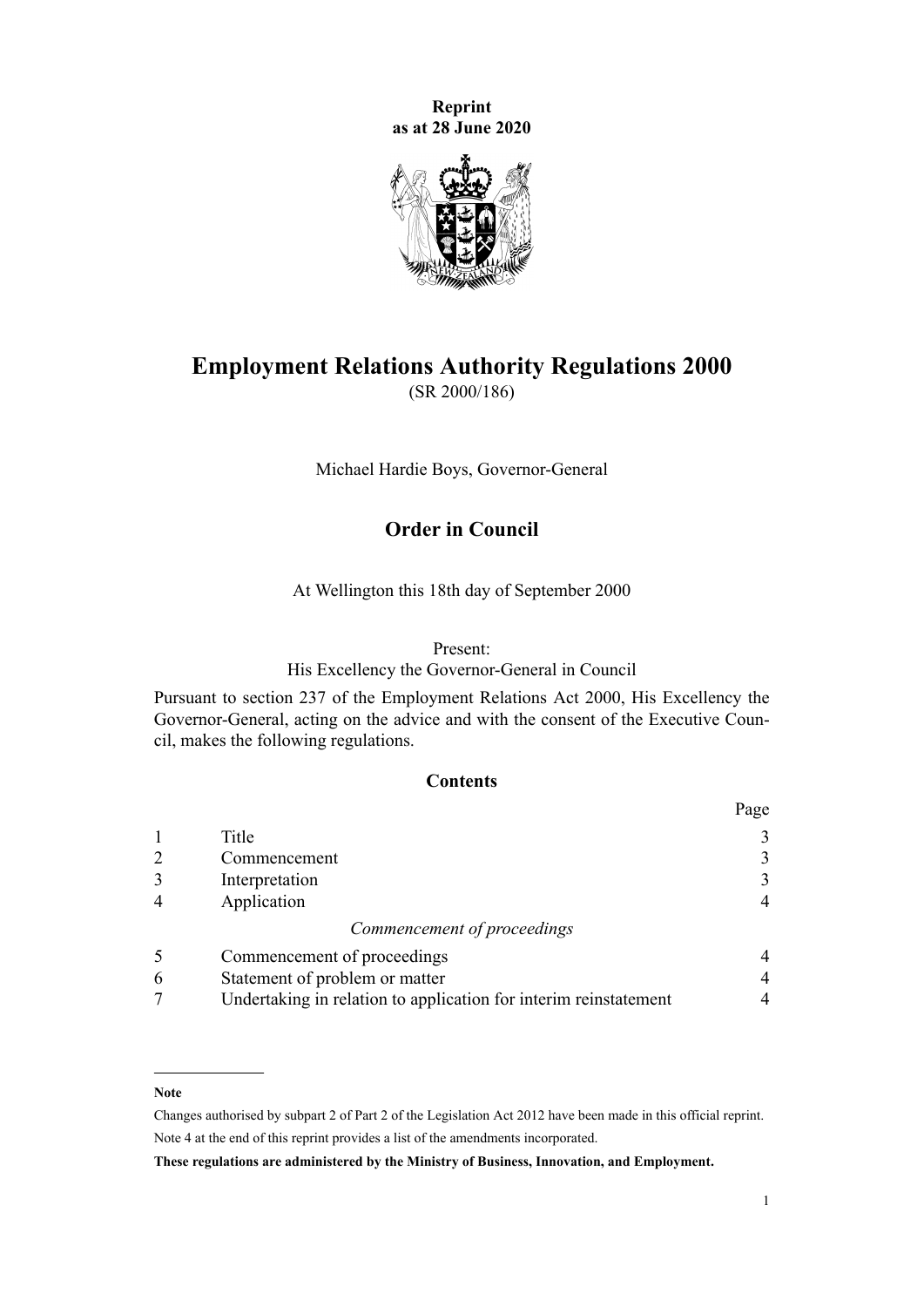|           | <b>Employment Relations Authority Regulations 2000</b>        | Reprinted as at<br>28 June 2020 |
|-----------|---------------------------------------------------------------|---------------------------------|
|           | Statement in reply                                            |                                 |
| 8         | Statement in reply                                            | 5                               |
| 9         | Commencement of investigation                                 | 6                               |
|           | Joining controlling third party to personal grievance         |                                 |
| <b>9A</b> | Joining controlling third party to personal grievance         | 6                               |
|           | Reopening investigation                                       |                                 |
| 10        | Application to Authority to reopen investigation              | 6                               |
|           | Referral of question of law                                   |                                 |
| 11        | Referral of question of law to court                          | $\tau$                          |
|           | Removal of matters                                            |                                 |
| 12        | Removal of matters to court                                   | $\tau$                          |
|           | Lodging documents                                             |                                 |
| 12A       | How to lodge documents                                        | 7                               |
| 13        | Place for lodging originating document                        | $\,$ $\,$                       |
| 14        | Place for lodging other documents                             | 8                               |
|           | Service                                                       |                                 |
| 15        | Address for service                                           | 8                               |
| 16        | Service of notices and documents                              | 9                               |
| 17        | Service on New Zealand corporations                           | 10                              |
| 18        | Service on unincorporated societies                           | 11                              |
| 19        | Service on partnership or apparent partnership                | 11                              |
| 19A       | Service outside New Zealand                                   | 12                              |
| 19B       | Authority may decline jurisdiction                            | 12                              |
|           | Investigation meeting or interview                            |                                 |
| 20        | Place of investigation meeting or interview                   | 13                              |
| 21        | Notice of investigation meeting                               | 13                              |
|           | Witness summons                                               |                                 |
| 22        | Witness summons                                               | 13                              |
| 23        | Service of witness summons                                    | 13                              |
| 24        | Witnesses' expenses                                           | 14                              |
|           | Disbursements and witnesses' expenses                         |                                 |
| 25        | Power of officer to fix disbursements and witnesses' expenses | 14                              |
|           | Certificate of determination                                  |                                 |
| 26        | Power of officer to issue certificate of determination        | 14                              |
|           | Miscellaneous provisions                                      |                                 |
| 27        | Fees                                                          | 15                              |
| 28        | Revocations and saving                                        | 15                              |

Reprinted as at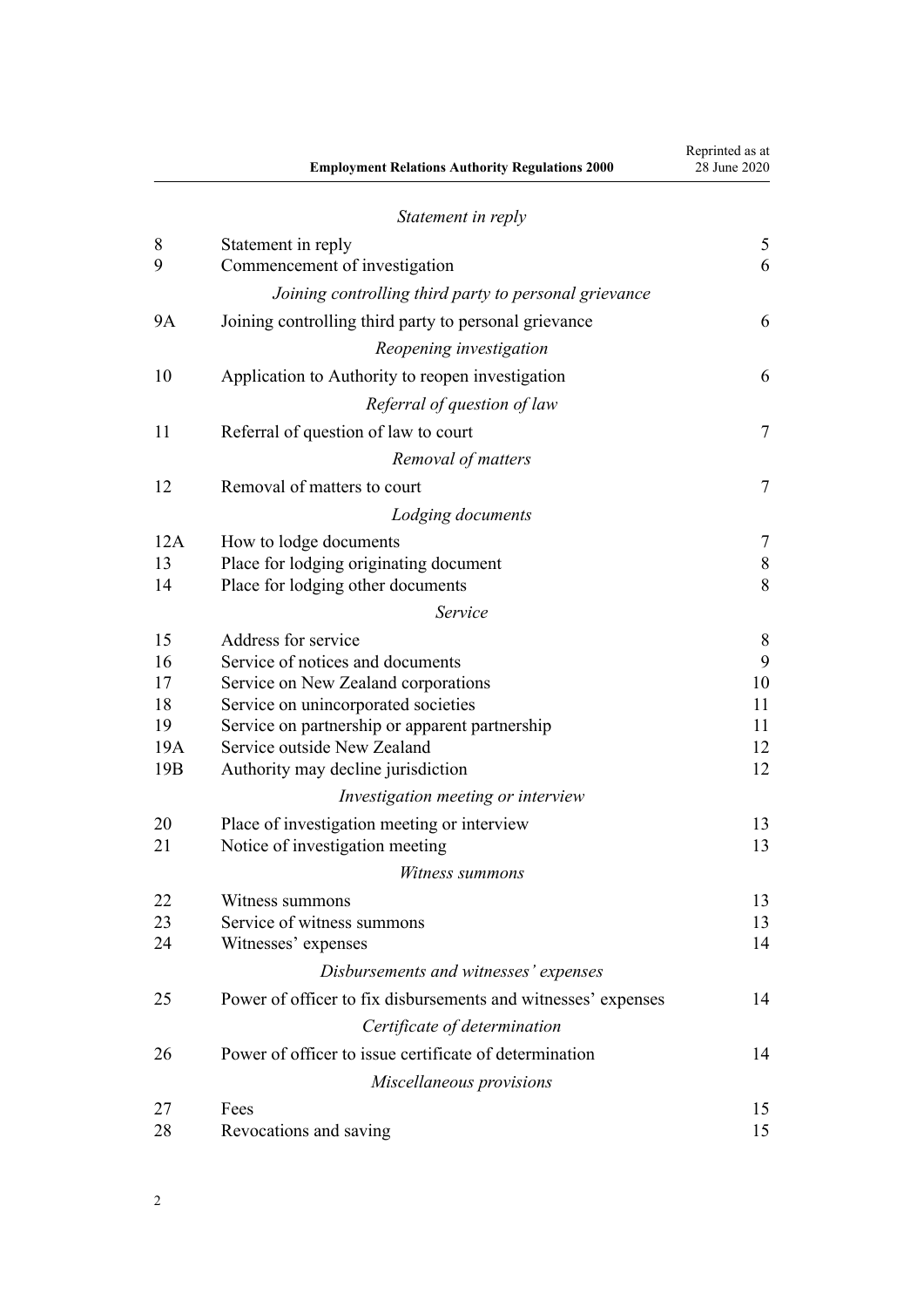[16](#page-15-0)

[35](#page-34-0)

| Schedule 1<br>Forms |  |
|---------------------|--|
| Schedule 2          |  |
| <b>Fees</b>         |  |

# **Regulations**

## <span id="page-2-0"></span>**1 Title**

These regulations are the Employment Relations Authority Regulations 2000.

# **2 Commencement**

These regulations come into force on 2 October 2000.

# **3 Interpretation**

(1) In these regulations, unless the context otherwise requires,—

**Act** means the [Employment Relations Act 2000](http://legislation.govt.nz/pdflink.aspx?id=DLM58316)

**address for service**, in relation to any party, means the address from time to time given by or on behalf of that party in accordance with [regulation 15](#page-7-0)

**Authority** means the Employment Relations Authority established by [section](http://legislation.govt.nz/pdflink.aspx?id=DLM60932) [156](http://legislation.govt.nz/pdflink.aspx?id=DLM60932) of the Act

**court** means the Employment Court established by [section 186](http://legislation.govt.nz/pdflink.aspx?id=DLM60981) of the Act

**officer of the Authority** means any employee of the department designated by the chief executive under [section 185](http://legislation.govt.nz/pdflink.aspx?id=DLM60979) of the Act to act as an officer of the Authority

**overseas party** means a party—

- (a) who is to be served out of New Zealand; or
- (b) who has been served out of New Zealand

**registered post** includes any postal service providing a system of recorded delivery, whether provided by New Zealand Post Limited or not.

- (2) In these regulations, unless the context otherwise requires,—
	- (a) a word or expression defined in the Act has the same meaning as it has in the Act:
	- (b) a reference to a numbered form is a reference to the form so numbered in [Schedule 1.](#page-15-0)

Compare: SR 1991/227 r 2

Regulation 3(1) **overseas party**: inserted, on 10 December 2004, by [regulation 3](http://legislation.govt.nz/pdflink.aspx?id=DLM302146) of the Employment Relations Authority Amendment Regulations 2004 (SR 2004/423).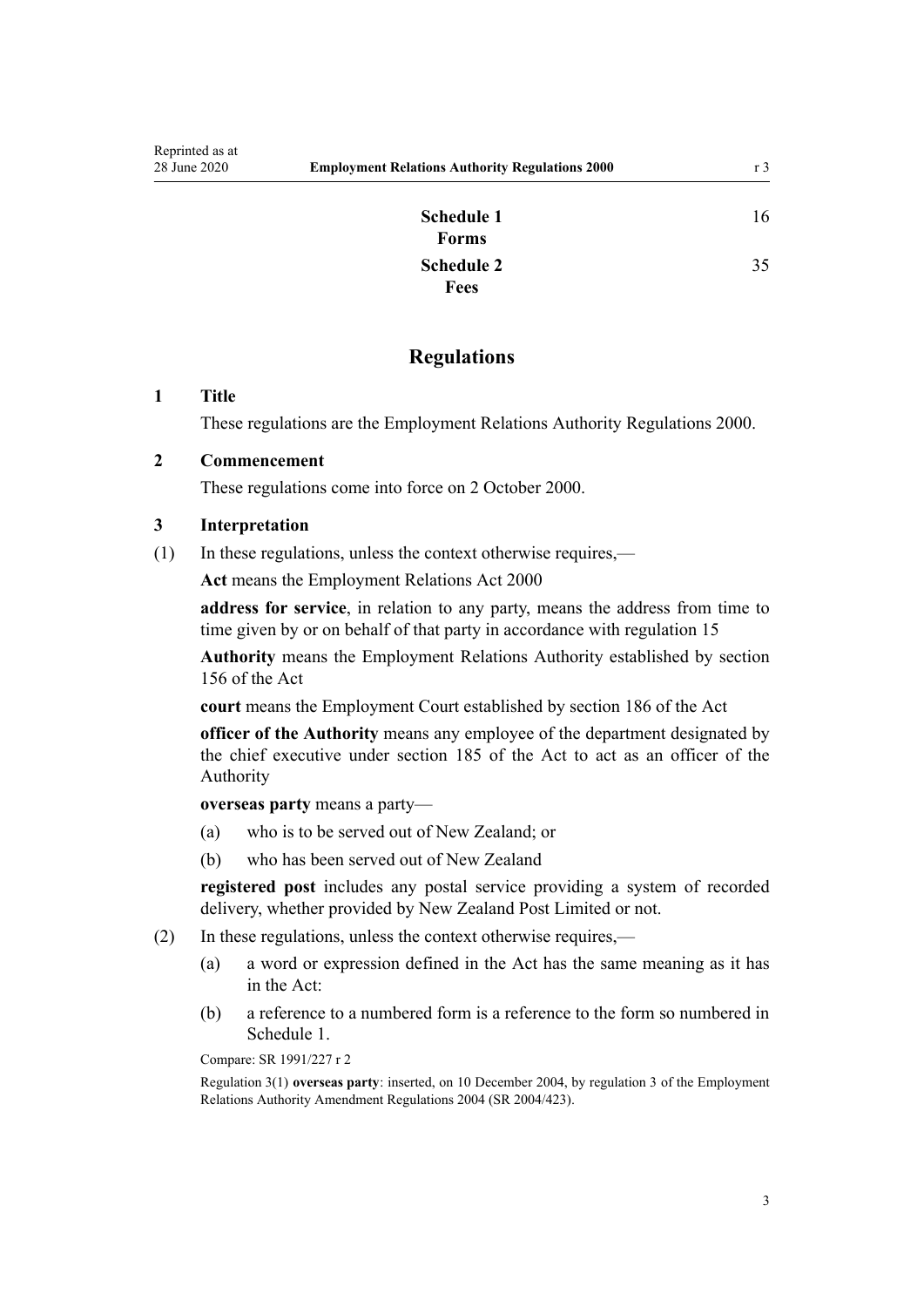# <span id="page-3-0"></span>**4 Application**

- (1) These regulations are not to be strictly interpreted or applied, but are to be interpreted and applied in a way that best enables the Authority—
	- (a) to support successful employment relationships and the good faith obligations that underpin them; and
	- (b) to determine the substantial merits of any case, without regard to technicalities; and
	- (c) to deliver speedy, informal, and practical justice to the parties to any matter before it.
- (2) Subclause (1) does not limit the power of the Authority to give, in relation to any case before it, any directions that are necessary or expedient in the circumstances of the case.

Compare: SR 1991/227 r 3

# *Commencement of proceedings*

# **5 Commencement of proceedings**

- (1) Any person may commence proceedings before the Authority if that person wishes the Authority to resolve any matter, being—
	- (a) an employment relationship problem; or
	- (b) any other matter in respect of which the Authority has jurisdiction.
- (2) A person commences proceedings by lodging with an officer of the Authority an application that complies with these regulations.
- (3) Except as provided in [regulations 9A,](#page-5-0) [10](#page-5-0), and [12,](#page-6-0) the application must be in [form 1](#page-16-0).

Regulation 5(2): amended, on 28 June 2020, by [regulation 4](http://legislation.govt.nz/pdflink.aspx?id=LMS348490) of the Employment Relations Authority Amendment Regulations 2020 (LI 2020/107).

Regulation 5(3): amended, on 12 March 2015, by [regulation 4](http://legislation.govt.nz/pdflink.aspx?id=DLM6377534) of the Employment Relations Authority Amendment Regulations 2015 (LI 2015/13).

### **6 Statement of problem or matter**

- (1) The application must—
	- (a) include a statement of the problem or matter to which the application relates; and
	- (b) be accompanied by the prescribed fee.
- (2) The statement may deal with more than 1 problem or matter.

### **7 Undertaking in relation to application for interim reinstatement**

(1) If an employee applies, under [section 127\(1\)](http://legislation.govt.nz/pdflink.aspx?id=DLM60370) of the Act, for an order for the interim reinstatement of the employee, the employee must, at the time of lodg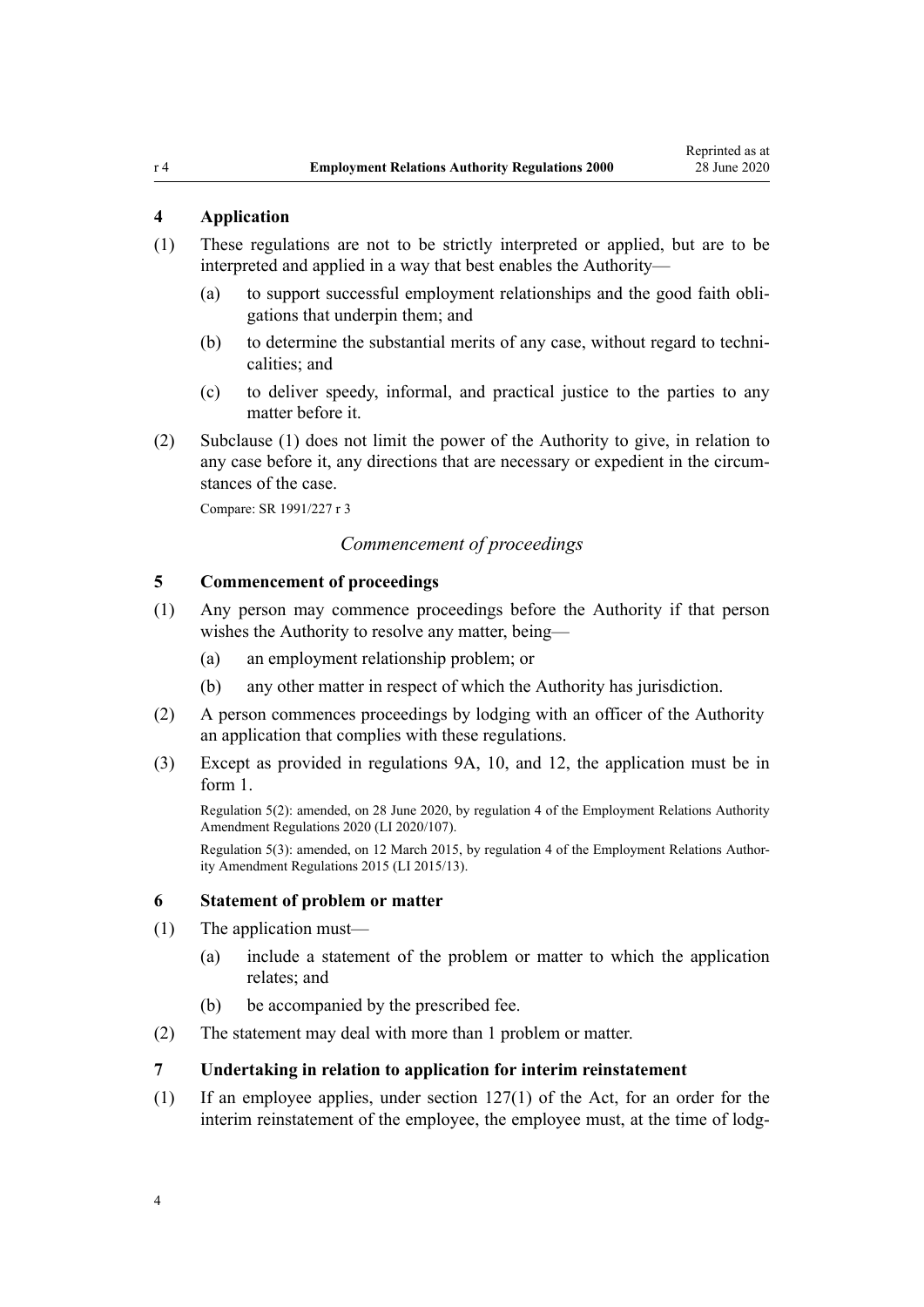<span id="page-4-0"></span>ing the application, lodge a signed undertaking that the employee will abide by any order made by the Authority in respect of damages—

- (a) that are sustained by the other party through the granting of the order for interim reinstatement; and
- (b) that the Authority decides that the employee ought to pay.
- (2) the undertaking must be in [form 2.](#page-19-0)

Regulation 7(1): amended, on 28 June 2020, by [regulation 5](http://legislation.govt.nz/pdflink.aspx?id=LMS348491) of the Employment Relations Authority Amendment Regulations 2020 (LI 2020/107).

### *Statement in reply*

### **8 Statement in reply**

- (1) Subject to any directions given by the Authority in relation to any particular case, a party who has been served with an application lodged under [regulation](#page-3-0) [5](#page-3-0) or [regulation 10](#page-5-0) or [regulation 12](#page-6-0) and who intends to reply or respond to the application must, within 14 days after the date of the service of the application on that party, lodge with an officer of the Authority a statement in reply.
- (1A) Subclause (1B) applies to a controlling third party—
	- (a) who has been served with an application lodged with the Authority in accordance with [regulation 9A;](#page-5-0) and
	- (b) who intends to reply or respond to the application.
- (1B) The controlling third party must lodge with an officer of the Authority a statement in reply within 14 days after the date of the service of the application on that party.
- (1C) Subclauses (1A) and (1B) apply subject to any directions given by the Authority.
- (2) The statement in reply must be—
	- (a) in [form 5](#page-25-0) if it relates to an application for joining a controlling third party to proceedings to resolve a personal grievance:
	- (b) in [form 3](#page-20-0) in any other case.
- (3) If a party fails to lodge a statement in reply within the time specified in subclause (1) or (1B), that party is entitled to reply or respond to the application only with the leave of the Authority.
- (4) Leave may be granted on such terms and conditions as the Authority thinks fit.
- (5) In subclauses (1) and (1B), **days** does not include any day in the period beginning with 25 December in any year and ending with 5 January in the following year.

Regulation 8(1): amended, on 28 June 2020, by [regulation 6\(1\)](http://legislation.govt.nz/pdflink.aspx?id=LMS348492) of the Employment Relations Authority Amendment Regulations 2020 (LI 2020/107).

Regulation 8(1A): inserted, on 28 June 2020, by [regulation 6\(2\)](http://legislation.govt.nz/pdflink.aspx?id=LMS348492) of the Employment Relations Authority Amendment Regulations 2020 (LI 2020/107).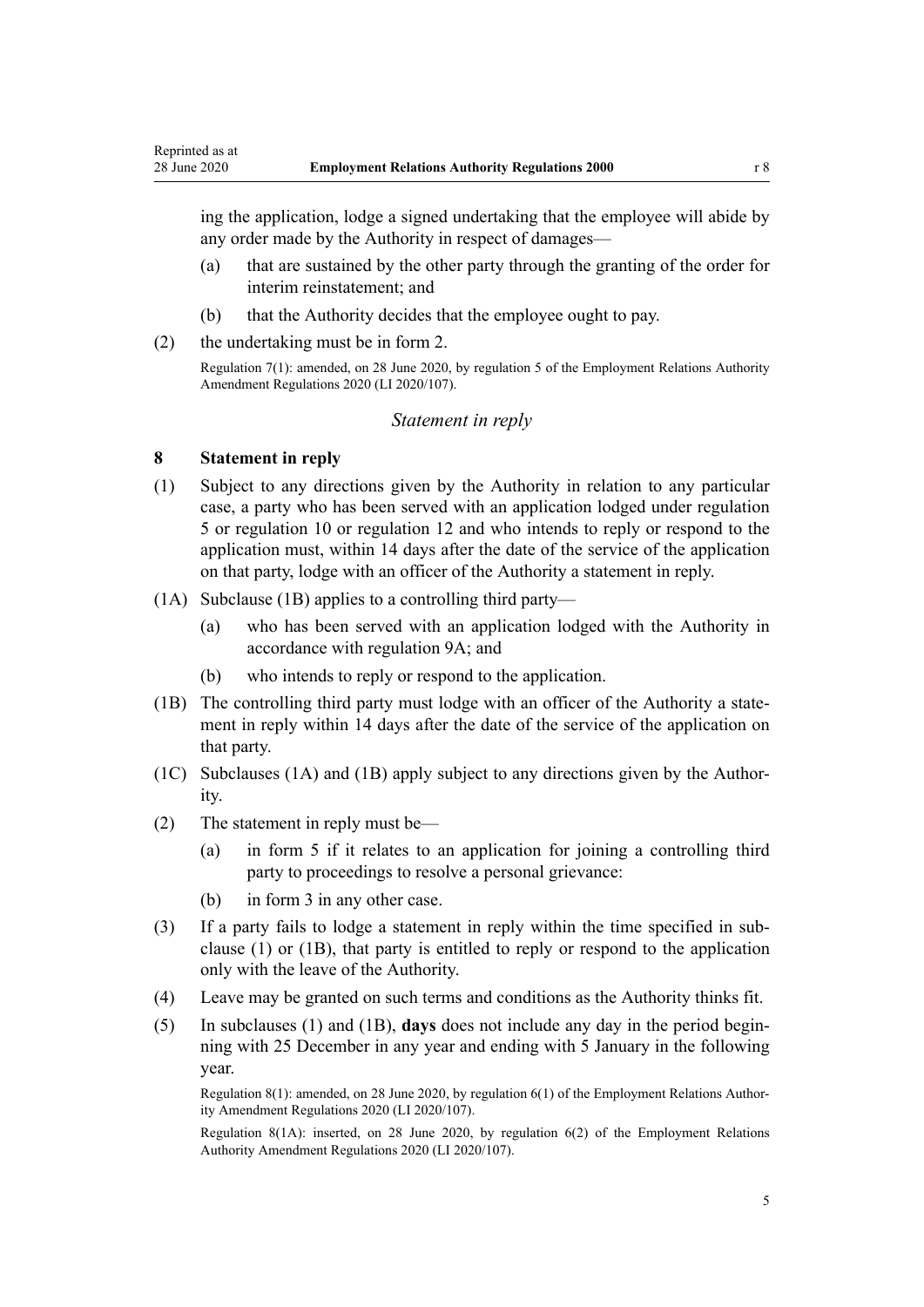<span id="page-5-0"></span>Regulation 8(1B): inserted, on 28 June 2020, by [regulation 6\(2\)](http://legislation.govt.nz/pdflink.aspx?id=LMS348492) of the Employment Relations Authority Amendment Regulations 2020 (LI 2020/107).

Regulation 8(1C): inserted, on 28 June 2020, by [regulation 6\(2\)](http://legislation.govt.nz/pdflink.aspx?id=LMS348492) of the Employment Relations Authority Amendment Regulations 2020 (LI 2020/107).

Regulation 8(2): replaced, on 12 March 2015, by [regulation 5](http://legislation.govt.nz/pdflink.aspx?id=DLM6377535) of the Employment Relations Authority Amendment Regulations 2015 (LI 2015/13).

Regulation 8(2)(a): amended, on 28 June 2020, by [regulation 6\(3\)](http://legislation.govt.nz/pdflink.aspx?id=LMS348492) of the Employment Relations Authority Amendment Regulations 2020 (LI 2020/107).

Regulation 8(3): amended, on 28 June 2020, by [regulation 6\(4\)](http://legislation.govt.nz/pdflink.aspx?id=LMS348492) of the Employment Relations Authority Amendment Regulations 2020 (LI 2020/107).

Regulation 8(5): amended, on 28 June 2020, by [regulation 6\(5\)](http://legislation.govt.nz/pdflink.aspx?id=LMS348492) of the Employment Relations Authority Amendment Regulations 2020 (LI 2020/107).

#### **9 Commencement of investigation**

The Authority may, in a particular case, if it considers it appropriate, commence investigating a matter, or hold an investigation meeting, whether or not—

- (a) a statement in reply has been lodged under [regulation 8\(1\) or \(1B\);](#page-4-0) or
- (b) the period of time specified in [regulation 8\(1\) or \(1B\)](#page-4-0) for the lodging of a statement in reply has still to expire.

Regulation 9(a): amended, on 28 June 2020, by [regulation 7](http://legislation.govt.nz/pdflink.aspx?id=LMS348493) of the Employment Relations Authority Amendment Regulations 2020 (LI 2020/107).

Regulation 9(a): amended, on 10 December 2004, by [regulation 4](http://legislation.govt.nz/pdflink.aspx?id=DLM302149) of the Employment Relations Authority Amendment Regulations 2004 (SR 2004/423).

Regulation 9(b): amended, on 28 June 2020, by [regulation 7](http://legislation.govt.nz/pdflink.aspx?id=LMS348493) of the Employment Relations Authority Amendment Regulations 2020 (LI 2020/107).

#### *Joining controlling third party to personal grievance*

Heading: replaced, on 28 June 2020, pursuant to [regulation 8](http://legislation.govt.nz/pdflink.aspx?id=LMS348496) of the Employment Relations Authority Amendment Regulations 2020 (LI 2020/107).

### **9A Joining controlling third party to personal grievance**

Every application under [section 103B](http://legislation.govt.nz/pdflink.aspx?id=LMS363779) of the Act for joining a controlling third party to proceedings to resolve a personal grievance must—

- (a) be lodged with an officer of the Authority; and
- (b) be in [form 4.](#page-22-0)

Regulation 9A: replaced, on 28 June 2020, by [regulation 8](http://legislation.govt.nz/pdflink.aspx?id=LMS348496) of the Employment Relations Authority Amendment Regulations 2020 (LI 2020/107).

# *Reopening investigation*

### **10 Application to Authority to reopen investigation**

Every application under [clause 4](http://legislation.govt.nz/pdflink.aspx?id=DLM61777) of Schedule 2 of the Act to reopen an investigation must—

(a) be lodged with an officer of the Authority; and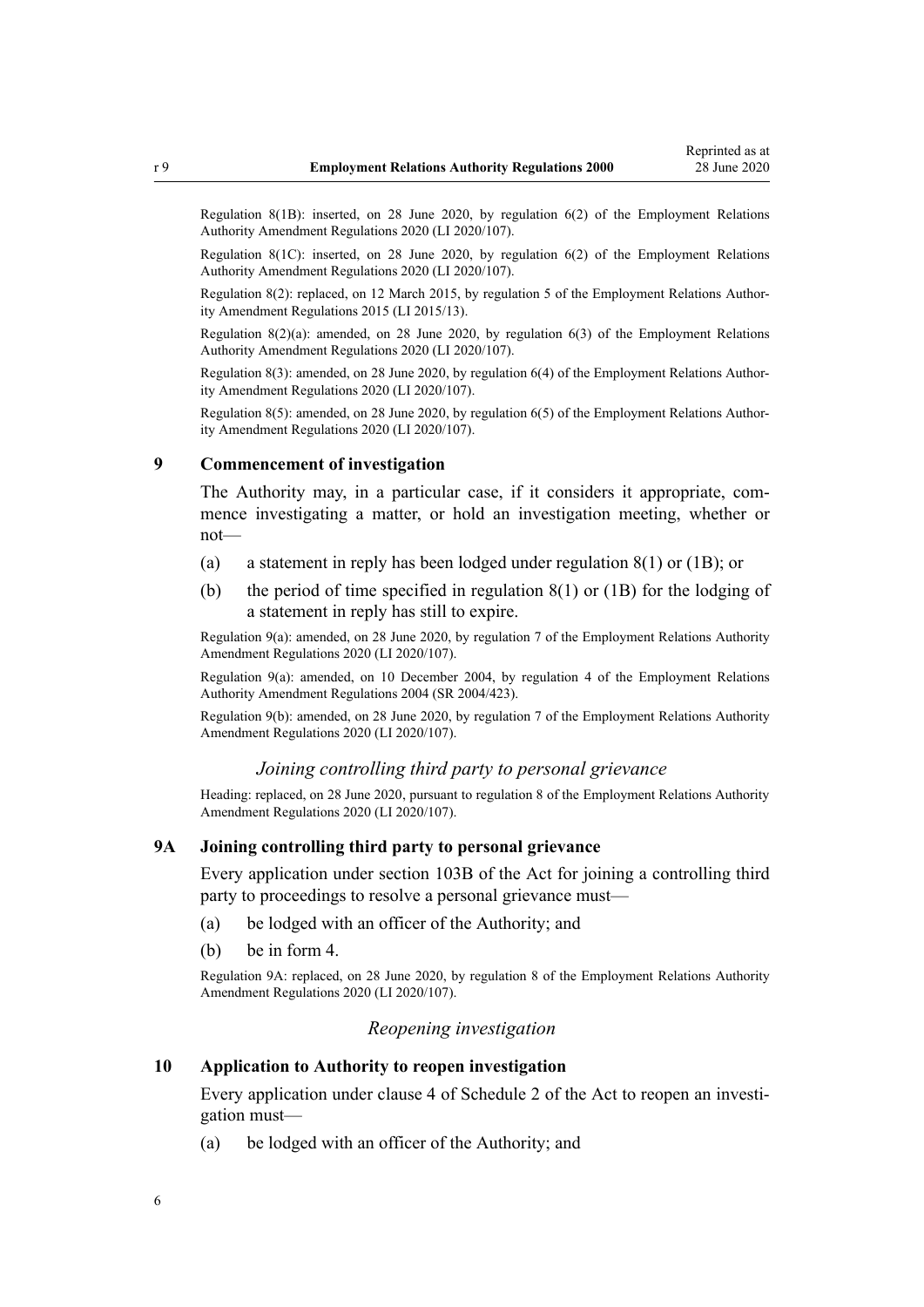- <span id="page-6-0"></span>(b) be in [form 6;](#page-27-0) and
- (c) be accompanied by the prescribed fee.

Regulation 10(b): amended, on 12 March 2015, by [regulation 7](http://legislation.govt.nz/pdflink.aspx?id=DLM6377539) of the Employment Relations Authority Amendment Regulations 2015 (LI 2015/13).

# *Referral of question of law*

# **11 Referral of question of law to court**

If, under [section 177](http://legislation.govt.nz/pdflink.aspx?id=DLM60963) of the Act, the Authority refers a question of law to the court for its opinion, the reference must—

- (a) state fully but concisely the material facts of the problem or matter to which the question of law relates; and
- (b) state fully but concisely the question of law; and
- (c) be signed by the relevant member of the Authority.

Compare: SR 1991/227 r 22

### *Removal of matters*

### **12 Removal of matters to court**

Every application under [section 178](http://legislation.govt.nz/pdflink.aspx?id=DLM60965) of the Act for the removal of a matter, or part of a matter, to the court must—

- (a) be lodged with an officer of the Authority; and
- (b) be in [form 7;](#page-29-0) and
- (c) be accompanied by the prescribed fee.

Compare: SR 1991/227 r 23

Regulation 12(b): amended, on 12 March 2015, by [regulation 8](http://legislation.govt.nz/pdflink.aspx?id=DLM6377540) of the Employment Relations Authority Amendment Regulations 2015 (LI 2015/13).

### *Lodging documents*

Heading: replaced, on 28 June 2020, by [regulation 9](http://legislation.govt.nz/pdflink.aspx?id=LMS348499) of the Employment Relations Authority Amendment Regulations 2020 (LI 2020/107).

#### **12A How to lodge documents**

Originating documents commencing proceedings, and other documents in respect of proceedings that have been commenced, may be lodged—

- (a) by submitting the document online in the manner set out on the Authority's Internet site; or
- (b) by posting or delivering the document to the appropriate office of the Authority (*see* [regulations 13](#page-7-0) and [14\)](#page-7-0).

Regulation 12A: inserted, on 28 June 2020, by [regulation 9](http://legislation.govt.nz/pdflink.aspx?id=LMS348499) of the Employment Relations Authority Amendment Regulations 2020 (LI 2020/107).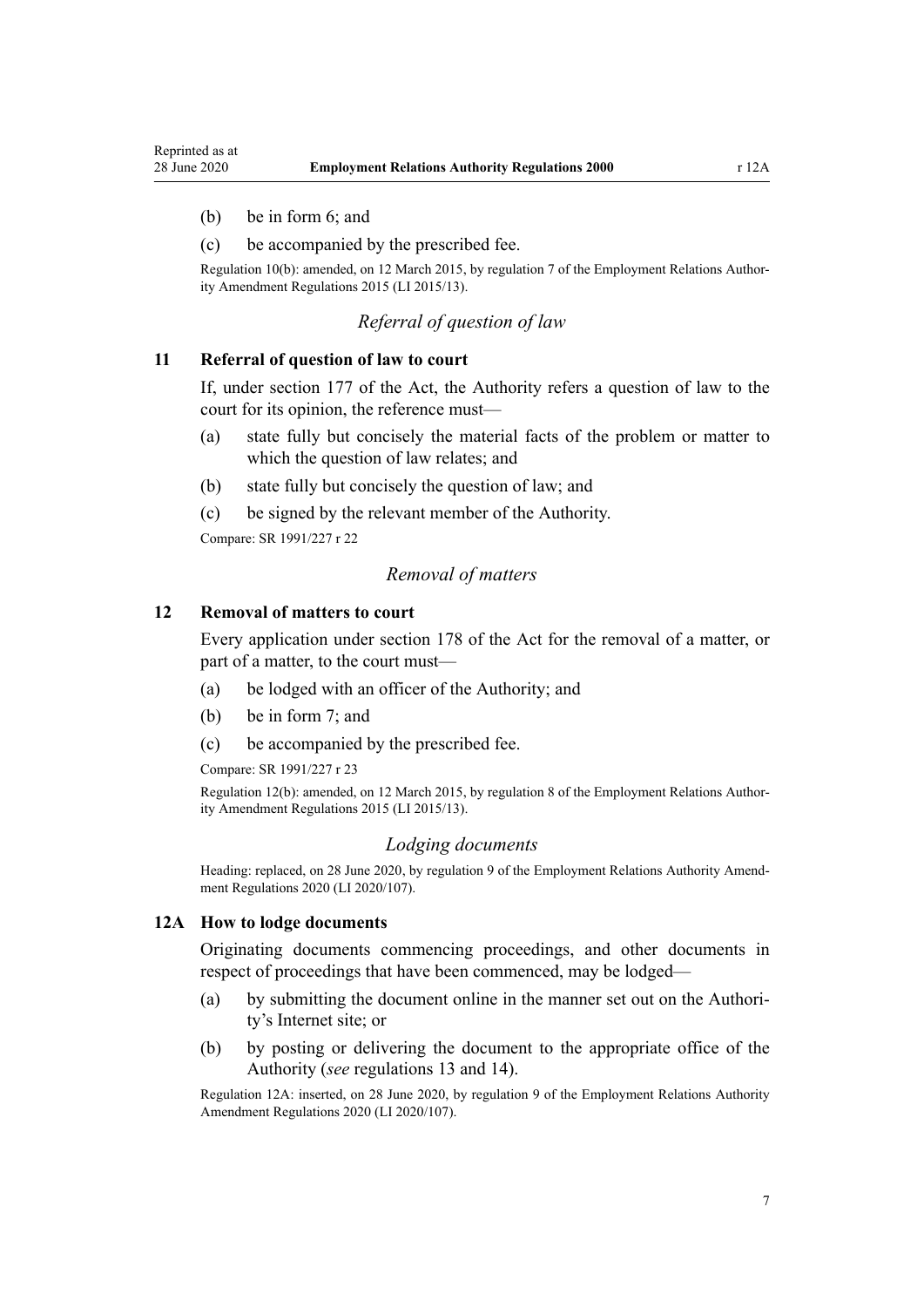# <span id="page-7-0"></span>**13 Place for lodging originating document**

- (1) Every application or other originating document lodged with an officer of the Authority must be lodged in such office of the Authority (being an office in Auckland, Wellington, or Christchurch)—
	- (a) as the person lodging the application or other originating document considers to be nearest by the most convenient route to the place at which the events that gave rise to the problem occurred; or
	- (b) as is agreed on by the parties and noted on the application or other originating document.
- (2) An officer of the Authority or member of the Authority may, of his or her own motion, or upon application, direct the transfer of any proceedings from any office of the Authority to any other office of the Authority.

Compare: SR 1991/227 r 33

# **14 Place for lodging other documents**

Every document to be lodged in proceedings that have been commenced must be lodged—

- (a) in the office of the Authority in which the originating document in the proceedings is lodged; or
- (b) if those proceedings have, pursuant to a direction under regulation 13(2), been transferred from one office of the Authority to another, in the office of the Authority to which the proceedings have been transferred.

Compare: SR 1991/227 r 35(1)

### *Service*

### **15 Address for service**

- (1) Every document lodged with an officer of the Authority must contain at its foot a memorandum stating by whom the document was lodged and, if lodged on behalf of any person, the name of that person.
- (2) The memorandum must also state an address for service, being an address at which any document may be left for, or sent to, the party lodging the memorandum.
- (3) Any party may change that party's address for service by—
	- (a) lodging with an officer of the Authority a notice of the change showing the new address for service; and
	- (b) serving a copy of the notice on the opposing party.
- (4) Every memorandum or notice giving an address for service must set out a sufficient address for service, which must be the full postal address of either—
	- (a) a place in New Zealand; or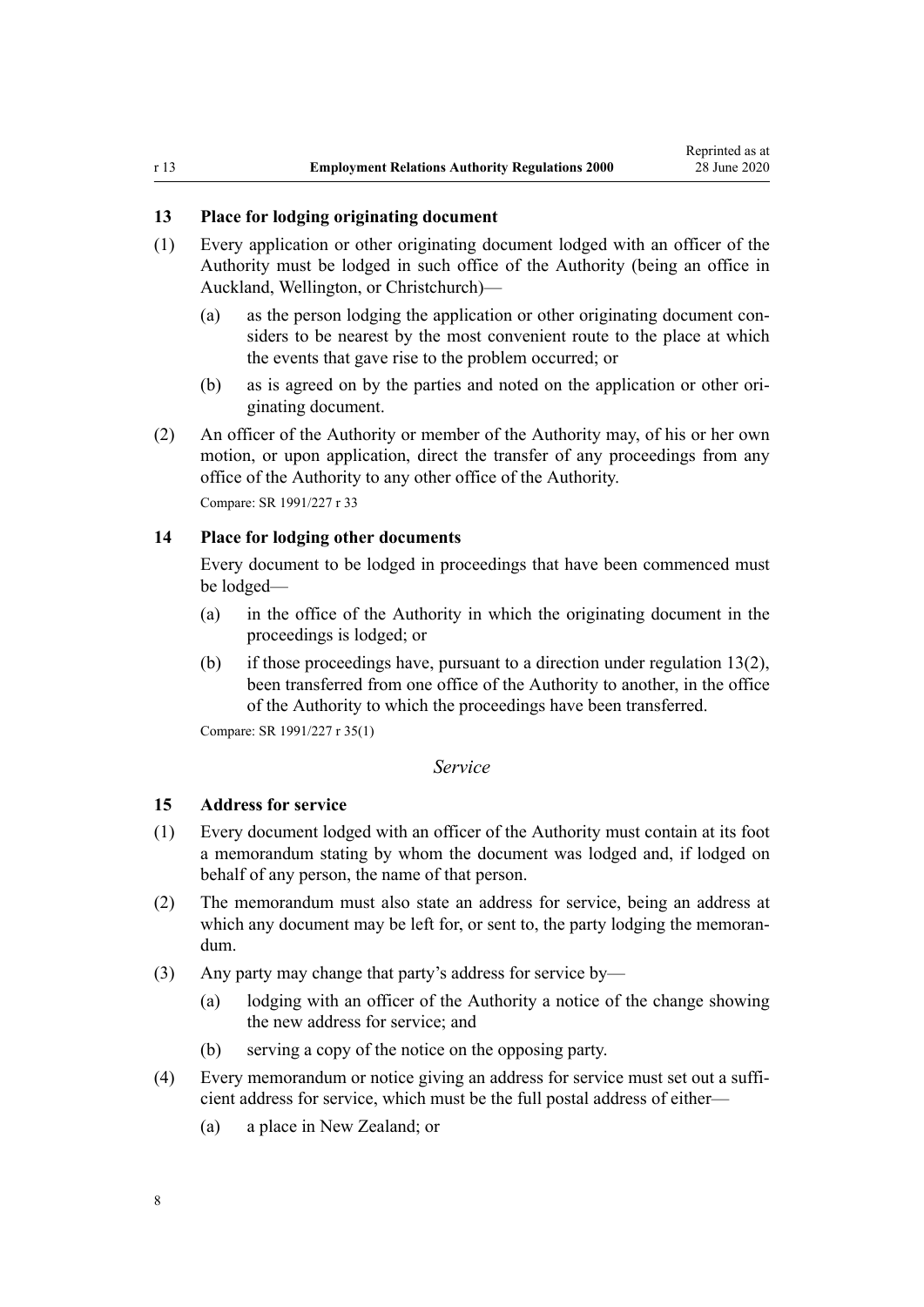- <span id="page-8-0"></span>(b) a postal box provided in New Zealand by New Zealand Post Limited or some other provider of a postal service.
- (5) Every memorandum or notice may, in addition to giving the full postal address required by subclause (4), give—
	- (a) *[Revoked]*
	- (b) *[Revoked]*
	- (c) an email address for service; and
	- (d) a telephone number of the person by whom or on whose behalf the document is lodged.

Compare: SR 1991/227 r 38

Regulation 15(5)(a): revoked, on 28 June 2020, by [regulation 10](http://legislation.govt.nz/pdflink.aspx?id=LMS348500) of the Employment Relations Authority Amendment Regulations 2020 (LI 2020/107).

Regulation 15(5)(b): revoked, on 28 June 2020, by [regulation 10](http://legislation.govt.nz/pdflink.aspx?id=LMS348500) of the Employment Relations Authority Amendment Regulations 2020 (LI 2020/107).

# **16 Service of notices and documents**

- (1) Except where the Authority or an officer of the Authority otherwise orders, every notice, order, or other document which is required to be served under the Act or these regulations must be served—
	- (a) by an officer of the Authority; or
	- (b) by an authorised agent of the Authority; or
	- (c) with the consent of an officer of the Authority, by any party to the proceedings before the Authority.
- (2) If a party lodges a document under any provision of [regulations 5](#page-3-0), [9A,](#page-5-0) [10](#page-5-0), and [12,](#page-6-0) a copy of that document must, as soon as practicable after the lodging of that document, be served on the other party to the proceedings.
- (3) Except where an Act, or these regulations, prescribes a particular or exclusive mode of service, service of a notice, order, or other document required to be served by the Act or these regulations may be effected,—
	- (a) if the person to be served has not given an address for service,—
		- (i) by leaving the notice, order, or document with the person to be served or, if that person does not accept it, by putting it down in that person's presence and bringing it to that person's notice; or
		- (ii) by sending the notice, order, or document by registered post to the last known residence or place of business of the person to be served; or
		- (iii) if the person to be served is a company or an organisation (including a union), by sending the notice, order, or document by registered post to the registered office of that company or organisation or to any postal box held in New Zealand by that company or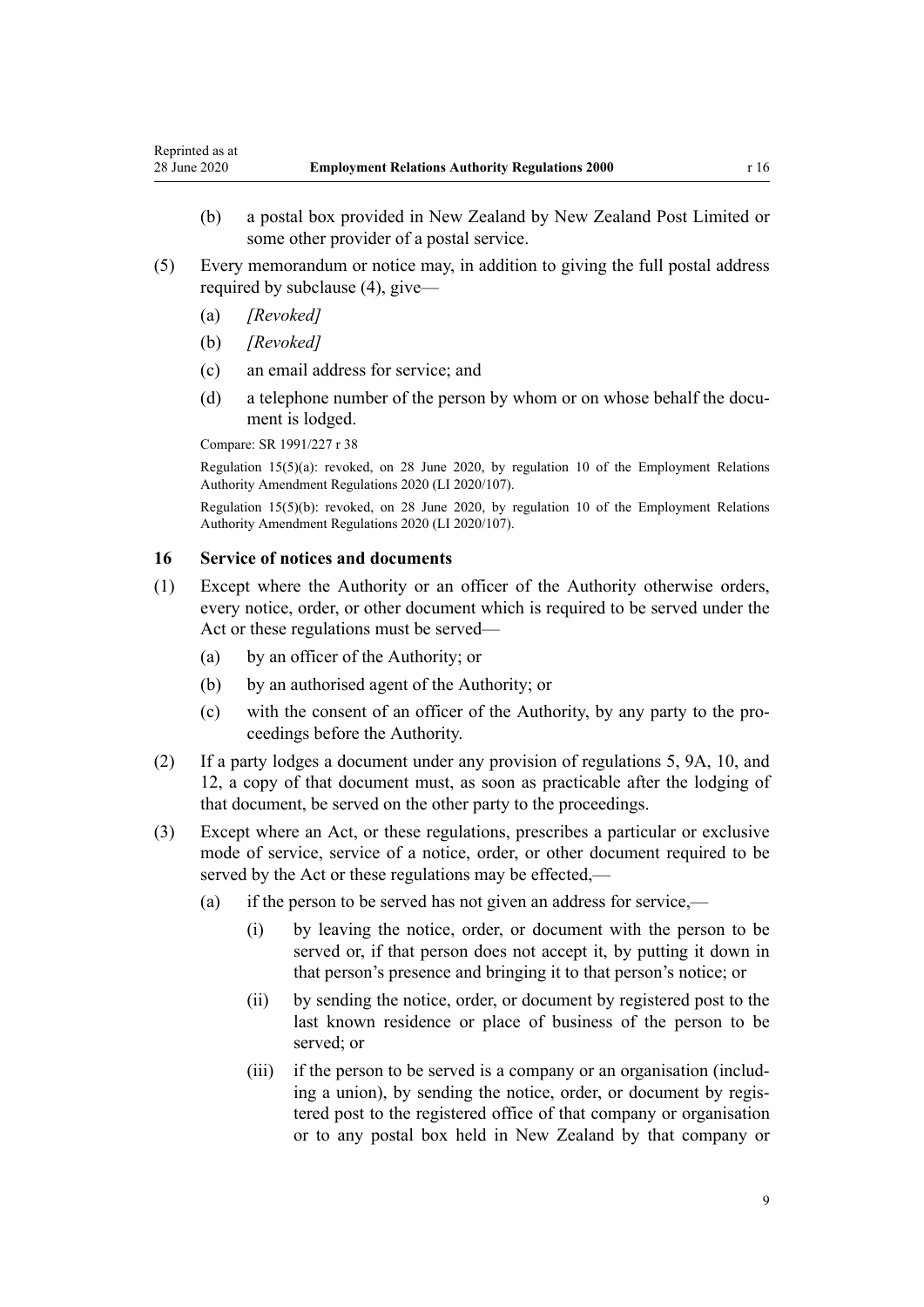organisation and provided by New Zealand Post Limited or some other provider of a postal service; or

- <span id="page-9-0"></span>(iv) in such other manner as the Authority or an officer of the Authority directs:
- (b) if the person to be served has given an address for service,—
	- (i) by leaving the notice, order, or document with the person to be served or, if that person does not accept it, by putting it down in that person's presence and bringing it to that person's notice; or
	- (ii) by leaving the notice, order, or document at that address for service at any time between 9 am and 5 pm; or
	- (iii) *[Revoked]*
	- (iv) *[Revoked]*
	- (v) if the person to be served has given an email address for service, by sending the notice, order, or document to that email address; or
	- (vi) by sending the notice, order, or document by registered post, ordinary post, or courier to that address for service; or
	- (vii) if a person, being a barrister, solicitor, or other representative, represents in writing that that person is authorised to accept service of any notice, order, or document on behalf of the person to be served, by serving the notice, order, or document on that barrister, solicitor, or other representative in accordance with subparagraphs  $(i)$  to  $(vi)$ ; or
	- (viii) in such other manner as the Authority or an officer of the Authority directs.
- (4) Nothing in this regulation applies to the service of a witness summons.

Compare: SR 1991/227 r 39

Regulation 16(2): amended, on 28 June 2020, by [regulation 11\(1\)](http://legislation.govt.nz/pdflink.aspx?id=LMS348501) of the Employment Relations Authority Amendment Regulations 2020 (LI 2020/107).

Regulation 16(3)(b)(iii): revoked, on 28 June 2020, by [regulation 11\(2\)](http://legislation.govt.nz/pdflink.aspx?id=LMS348501) of the Employment Relations Authority Amendment Regulations 2020 (LI 2020/107).

Regulation  $16(3)(b)(iv)$ : revoked, on 28 June 2020, by regulation  $11(2)$  of the Employment Relations Authority Amendment Regulations 2020 (LI 2020/107).

## **17 Service on New Zealand corporations**

- (1) Service of a notice, order, or other document required to be served by the Act or these regulations may be effected on a corporation incorporated in New Zealand (including a union)—
	- (a) by service in accordance with regulation  $16(3)(a)(i)$  or regulation  $16(3)(b)(i)$  on-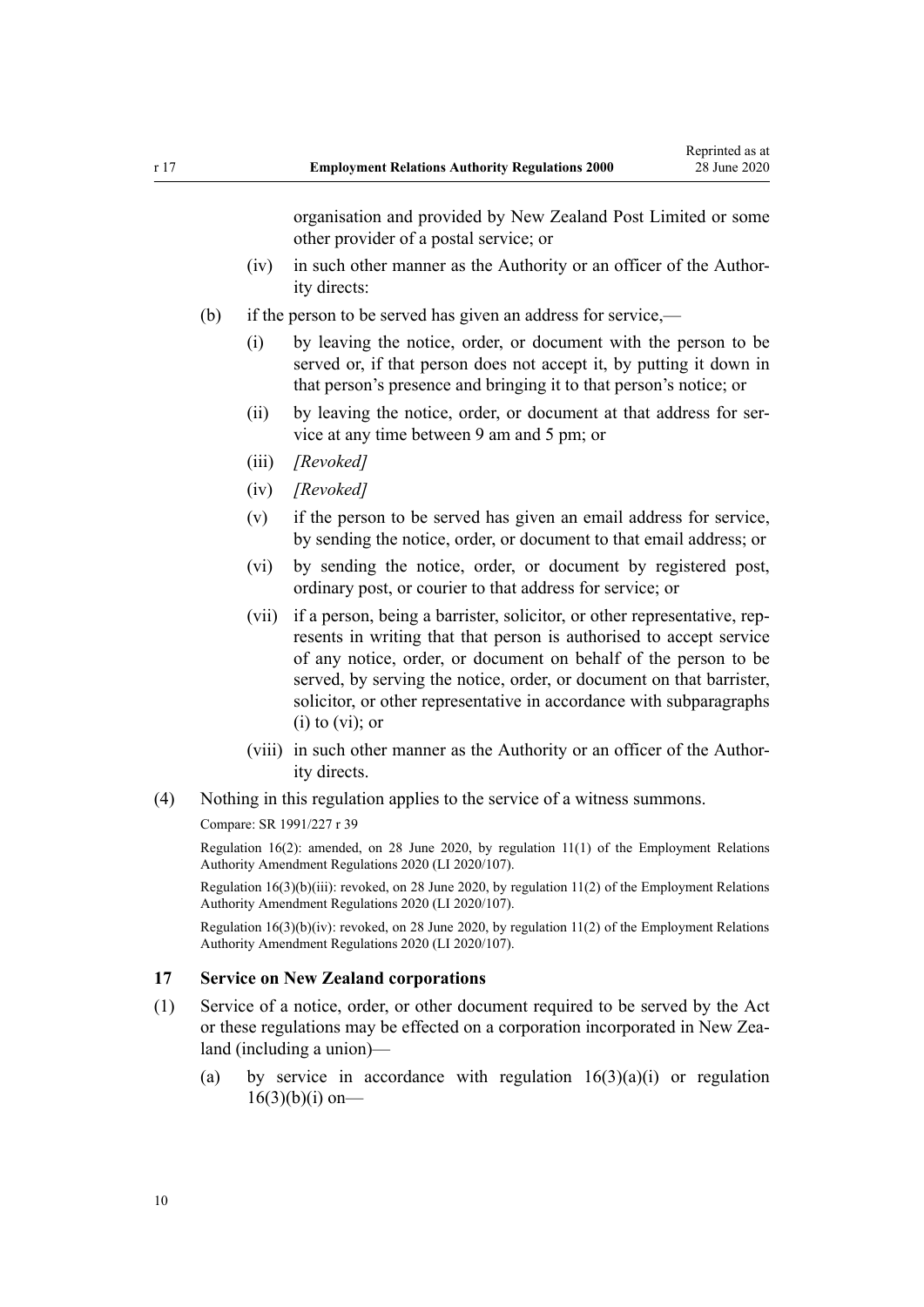- <span id="page-10-0"></span>(i) the mayor, chairperson, president, principal administrative officer, managing director, secretary, treasurer, or other similar officer of the corporation; or
- (ii) any member, officer, or employee of the corporation at the corporation's head office or principal place of business; or
- (b) by leaving the notice, order, or document at the corporation's registered office; or
- (c) by serving the notice, order, or document on a member, officer, or employee of the corporation in such manner as the Authority or an officer of the Authority directs.
- (2) Subclause (1) is in addition to any provision made by or under any Act or these regulations for service of a notice, order, or other document on a corporation unless the provision so made is expressed to be exclusive of any other mode of service.

Compare: SR 1991/227 r 40

## **18 Service on unincorporated societies**

- (1) Service of a notice, order, or other document required to be served by the Act or these regulations may be effected on an unincorporated society by service in accordance with regulation  $16(3)(a)(i)$  or regulation  $16(3)(b)(i)$  on the president, chairperson, or secretary or any similar officer of the society.
- (2) Subclause (1) is in addition to any provision made by or under any Act or these regulations for service of a notice, order, or other document on an unincorporated society unless the provision so made is expressed to be exclusive of any other mode of service.

Compare: SR 1991/227 r 41

# **19 Service on partnership or apparent partnership**

- (1) Service of a notice, order, or other document required to be served by the Act or these regulations on a partnership or on a person carrying on business in the name of a firm apparently consisting of more than 1 person may be effected by service in accordance with regulation  $16(3)(a)(i)$  or regulation  $16(3)(b)(i)$ —
	- (a) on any partner or on any such person; or
	- (b) at the principal place in New Zealand of the business of the partnership or apparent partnership, on any person appearing to have control of the business there.
- (2) Subclause (1) is in addition to any provision made by or under any Act or these regulations for service of a notice, order, or other document on a partnership or on a person carrying on business in the name of a firm apparently consisting of more than 1 person unless the provision so made is expressed to be exclusive of any other mode of service.

Compare: SR 1991/227 r 42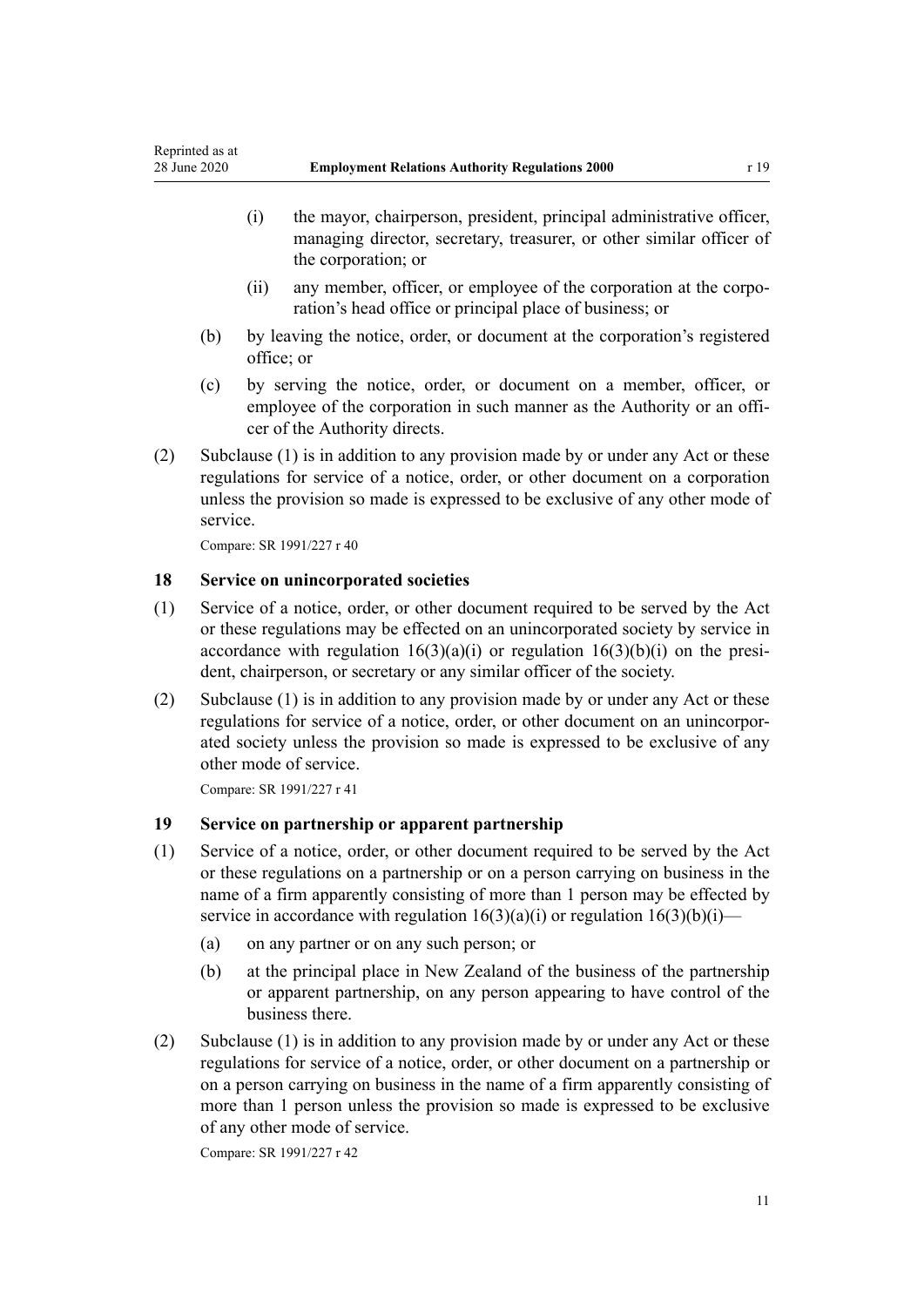# <span id="page-11-0"></span>**19A Service outside New Zealand**

- (1) This regulation applies when the Authority gives an applicant leave under [clause 4A\(a\)](http://legislation.govt.nz/pdflink.aspx?id=DLM61778) of Schedule 2 of the Act to serve an application on an overseas party.
- (2) The overseas party may lodge and serve—
	- (a) an objection to the Authority's jurisdiction in the proceedings; or
	- (b) a statement in reply.
- (3) An overseas party lodging and serving under subclause (2) must do so within one of the following times:
	- (a) for a party served within the Commonwealth of Australia, 30 clear days after the date of service on the party; or
	- (b) for a party served elsewhere, 50 clear days after the date of service on the party; or
	- (c) wherever the party is served, the time specified by the Authority in an order made under subclause (4).
- (4) The Authority may make an order varying the time for an overseas party to lodge an objection or a statement.
- (5) An application that the Authority has given leave to serve on the overseas party must be accompanied when served by a notice in [form 10](#page-33-0).
- (6) [Regulations 15 to 19](#page-7-0) apply to service on the overseas party, with any necessary modifications.

Regulation 19A: inserted, on 10 December 2004, by [regulation 5](http://legislation.govt.nz/pdflink.aspx?id=DLM302150) of the Employment Relations Authority Amendment Regulations 2004 (SR 2004/423).

Regulation 19A(5): amended, on 12 March 2015, by [regulation 9](http://legislation.govt.nz/pdflink.aspx?id=DLM6377541) of the Employment Relations Authority Amendment Regulations 2015 (LI 2015/13).

### **19B Authority may decline jurisdiction**

- (1) The Authority may decline to hear and determine proceedings in which there is an overseas party if it is satisfied that—
	- (a) it is more appropriate for the matter to be resolved in a place outside New Zealand; and
	- (b) the applicant will have a fair opportunity in the place to make the applicant's case; and
	- (c) the applicant will receive proper justice in the place; and
	- (d) the respondent will suffer unfair disadvantage if the proceedings are heard in New Zealand.
- (2) This regulation does not limit any rule of law.

Regulation 19B: inserted, on 10 December 2004, by [regulation 5](http://legislation.govt.nz/pdflink.aspx?id=DLM302150) of the Employment Relations Authority Amendment Regulations 2004 (SR 2004/423).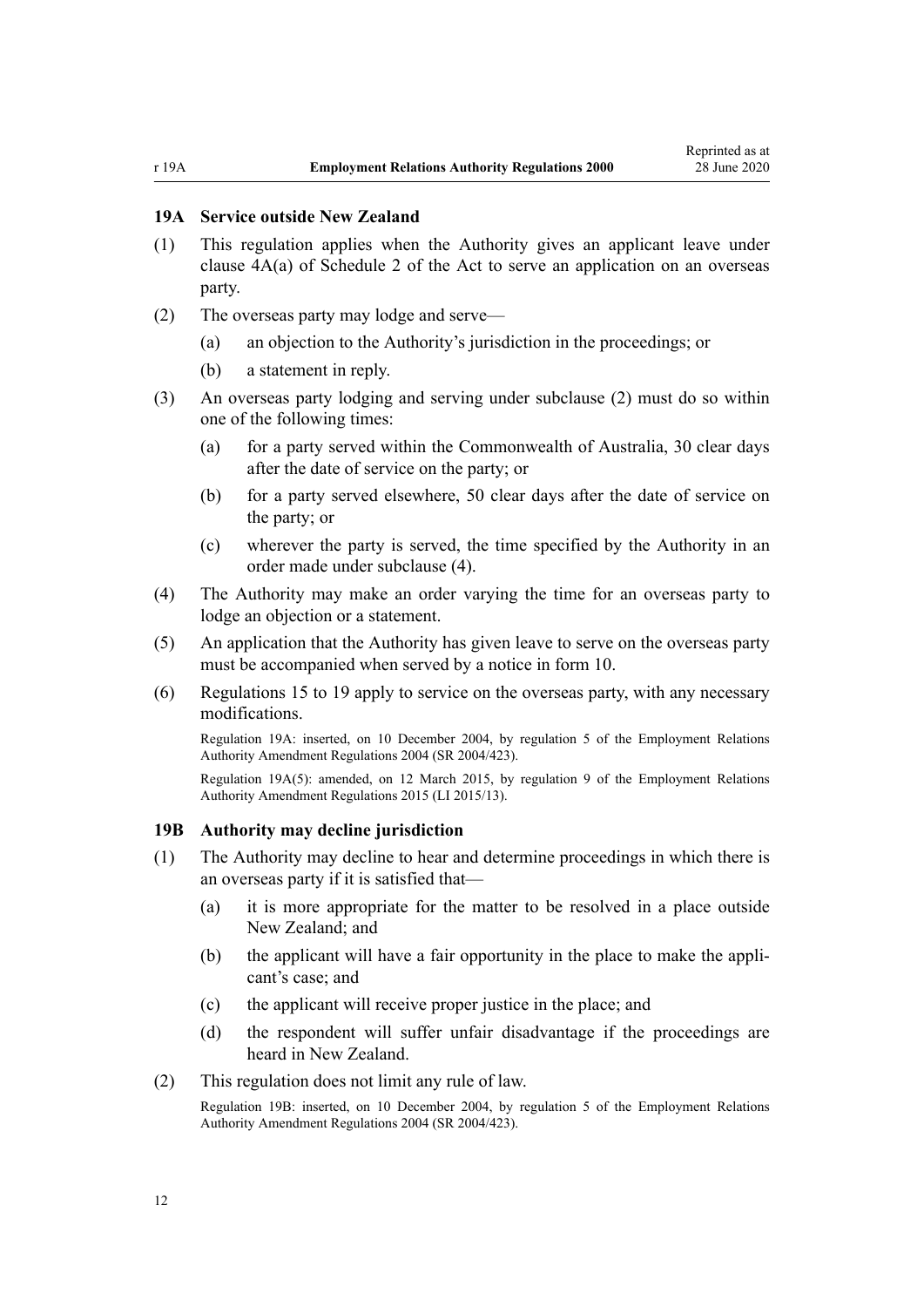### *Investigation meeting or interview*

# <span id="page-12-0"></span>**20 Place of investigation meeting or interview**

Every investigation meeting or interview must be held at such place as the Authority considers appropriate.

## **21 Notice of investigation meeting**

- (1) If the Authority is to hold an investigation meeting, an officer of the Authority must, unless the parties to the proceedings otherwise agree or the Authority otherwise orders, give at least 7 clear days' notice to those parties of the investigation meeting.
- (2) The notice must be in [form 8.](#page-31-0)

Regulation 21(2): amended, on 12 March 2015, by [regulation 10](http://legislation.govt.nz/pdflink.aspx?id=DLM6377542) of the Employment Relations Authority Amendment Regulations 2015 (LI 2015/13).

### *Witness summons*

### **22 Witness summons**

- (1) A summons issued under [clause 5](http://legislation.govt.nz/pdflink.aspx?id=DLM61780) of Schedule 2 of the Act (being a summons to a person to appear and give evidence before the Authority) must be in [form](#page-32-0) [9.](#page-32-0)
- (2) The summons must be in triplicate in respect of each person on whom it is to be served.
- (3) Each copy need contain only the name and address of the person on whom it is to be served.
- (4) An officer of the Authority must—
	- (a) sign the summons and the 2 copies; and
	- (b) seal them with the seal of the Authority.
- (5) If the Authority is issuing the summons of its own volition, the officer of the Authority who signs the summons must retain both copies and arrange for service of the summons.
- (6) If the summons is being issued on the application of a party to the proceedings, the officer of the Authority who signs the summons must retain 1 copy and issue the summons and the other copy to the applicant for service.

#### Compare: SR 1991/227 r 43

Regulation 22(1): amended, on 12 March 2015, by [regulation 11](http://legislation.govt.nz/pdflink.aspx?id=DLM6377543) of the Employment Relations Authority Amendment Regulations 2015 (LI 2015/13).

### **23 Service of witness summons**

- (1) A summons issued under [clause 5](http://legislation.govt.nz/pdflink.aspx?id=DLM61780) of Schedule 2 of the Act must be served—
	- (a) by the applicant for the summons or the applicant's authorised agent; or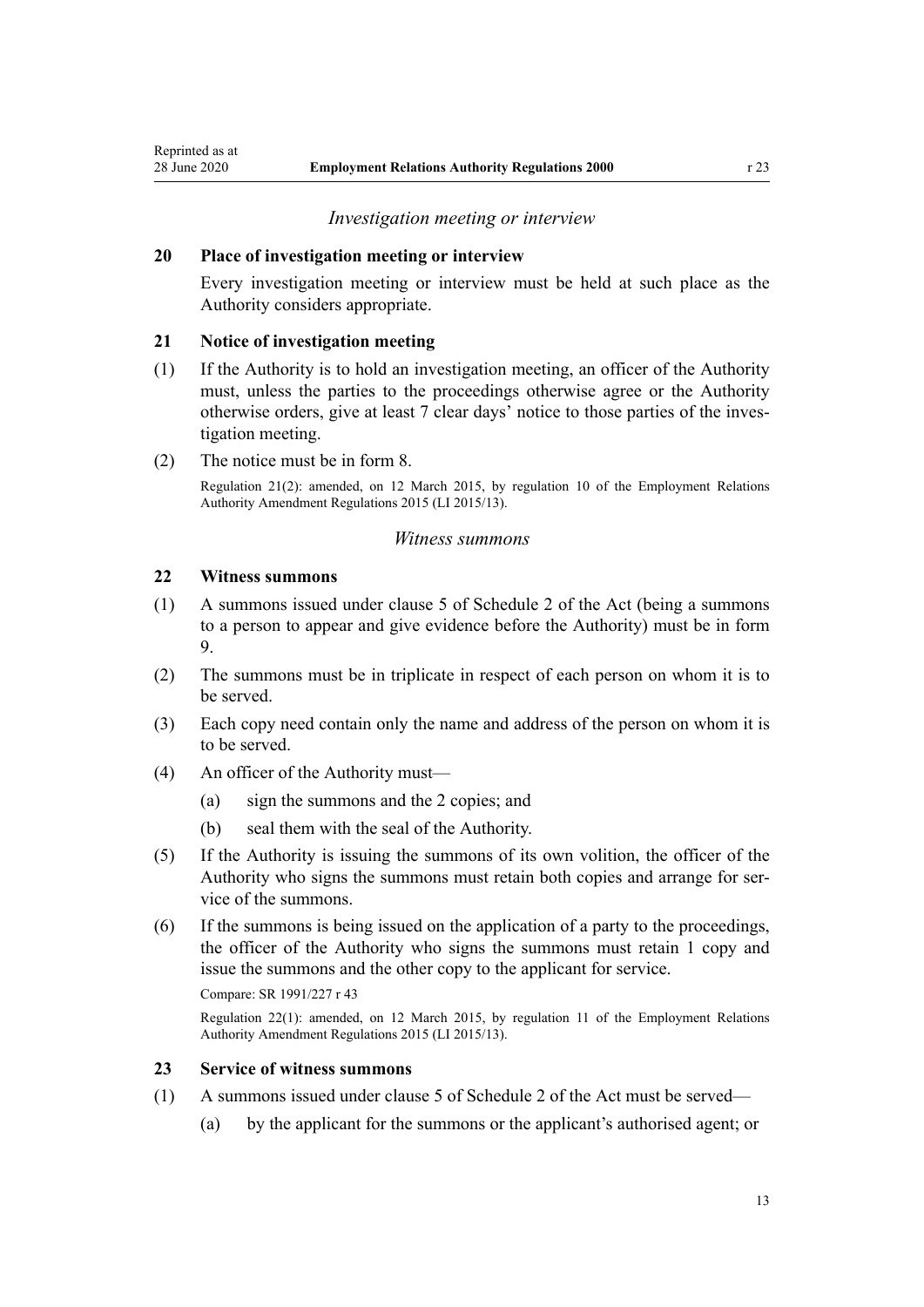- <span id="page-13-0"></span>(b) if the Authority issues the summons of its own volition, by an officer of the Authority or by an authorised agent of an officer of the Authority.
- (2) A summons is served by leaving it with the person to be served or, if that person does not accept it, by putting it down in that person's presence and bringing it to that person's notice.
- (3) If a summons is served on a person within 3 clear days of the date fixed for the investigation meeting, the person who is served with the summons may apply, orally or in writing, to an officer of the Authority to be discharged from attending the investigation meeting.

Compare: SR 1991/227 r 44

# **24 Witnesses' expenses**

At the time of the service of a summons in [form 9](#page-32-0), or at some other reasonable time before the date on which the witness is required to attend, there must be paid or tendered to the witness the sum fixed under [clause 6\(3\)](http://legislation.govt.nz/pdflink.aspx?id=DLM61781) of Schedule 2 of the Act.

Compare: SR 1991/227 r 45

Regulation 24: amended, on 12 March 2015, by [regulation 12](http://legislation.govt.nz/pdflink.aspx?id=DLM6377544) of the Employment Relations Authority Amendment Regulations 2015 (LI 2015/13).

*Disbursements and witnesses' expenses*

# **25 Power of officer to fix disbursements and witnesses' expenses**

An officer of the Authority, upon being directed to do so by the Authority, may fix the amount of any—

- (a) disbursements; and
- (b) witnesses' expenses—

that are payable by any party to any proceedings to any other party to those proceedings or are payable by the department to any witness.

## *Certificate of determination*

### **26 Power of officer to issue certificate of determination**

- (1) Where the Authority makes, in any proceedings properly brought before it, a determination or order requiring the payment of a sum of money, an officer of the Authority may issue a certificate of determination in relation to that determination or order
- (2) Every certificate of determination issued must be sealed with the seal of the Authority.
- (3) The certificate of determination may be filed in any District Court, and the determination or order to which the certificate relates is then enforceable on the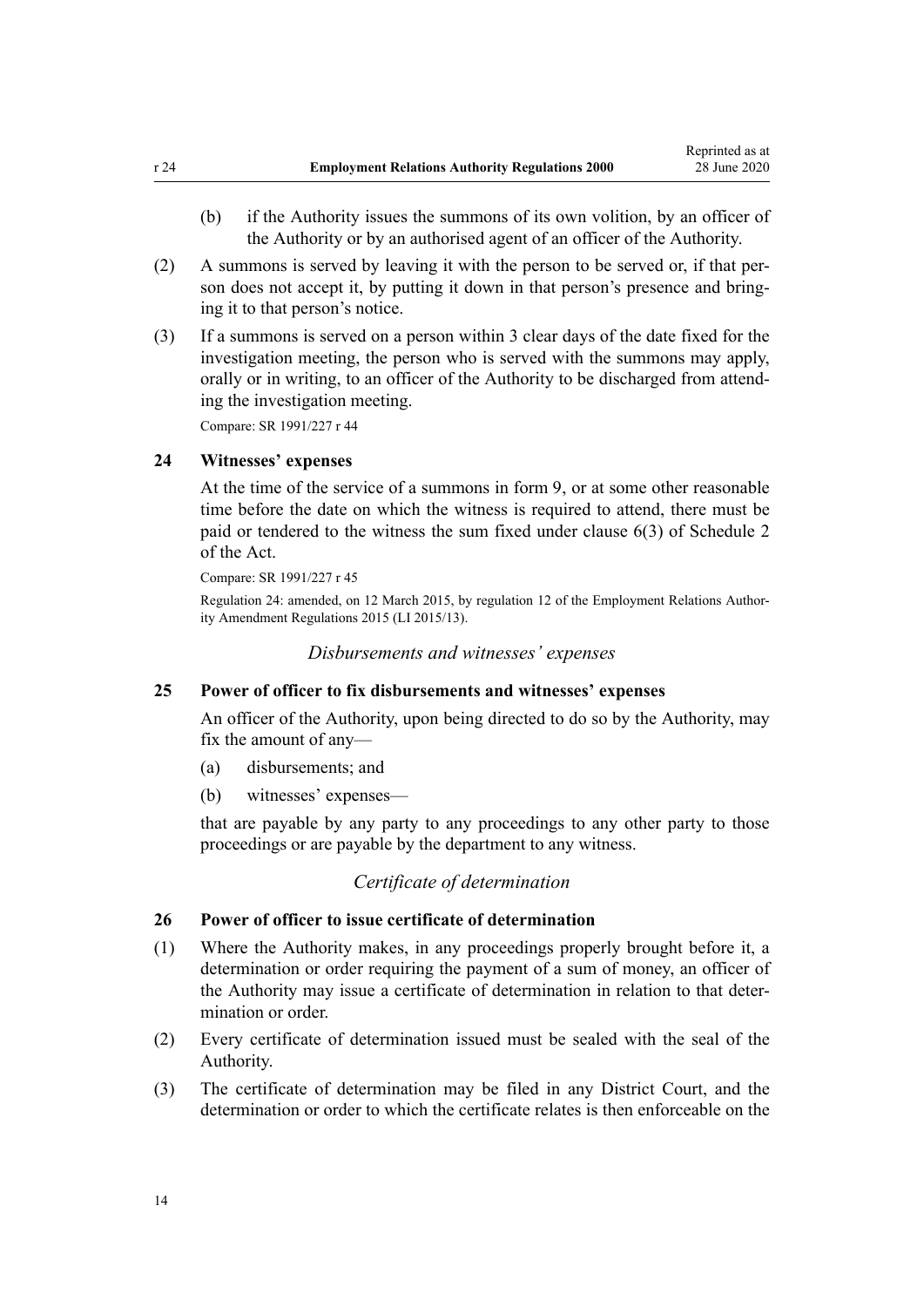<span id="page-14-0"></span>basis of that certificate in the same manner as an order made or judgment given by a District Court.

Compare: SR 1991/227 r 50

# *Miscellaneous provisions*

# **27 Fees**

- (1) The fees specified in [Schedule 2](#page-34-0) are payable to an officer of the Authority for the matters set out in that schedule.
- (2) Every fee prescribed by these regulations is payable by the person commencing the proceeding in respect of which the fee is payable.
- (3) The fees prescribed by these regulations are inclusive of goods and service tax payable under the [Goods and Services Tax Act 1985](http://legislation.govt.nz/pdflink.aspx?id=DLM81034). Compare: SR 1997/122 rr 3(1), 4, 5

## **28 Revocations and saving**

- (1) The following regulations are revoked:
	- (a) Employment Tribunal Regulations 1991 (SR 1991/227):
	- (b) regulation 3, regulation 6(2), and Schedule 2 of the Employment Court and Employment Tribunal (Fees) Regulations 1997 (SR 1997/122).
- (2) Despite subclause (1), the Employment Tribunal Regulations 1991 and the Employment Court and Employment Tribunal (Fees) Regulations 1997 continue to apply as if they had not been revoked to—
	- (a) any proceedings in respect of which the Employment Tribunal continues to have jurisdiction under any provision of [sections 242 to 252](http://legislation.govt.nz/pdflink.aspx?id=DLM61490) of the Act; and
	- (b) any proceedings in respect of which the Authority may, under [section](http://legislation.govt.nz/pdflink.aspx?id=DLM61700) [252](http://legislation.govt.nz/pdflink.aspx?id=DLM61700) of the Act, exercise, in the name of the Employment Tribunal, any jurisdiction or powers of the Employment Tribunal.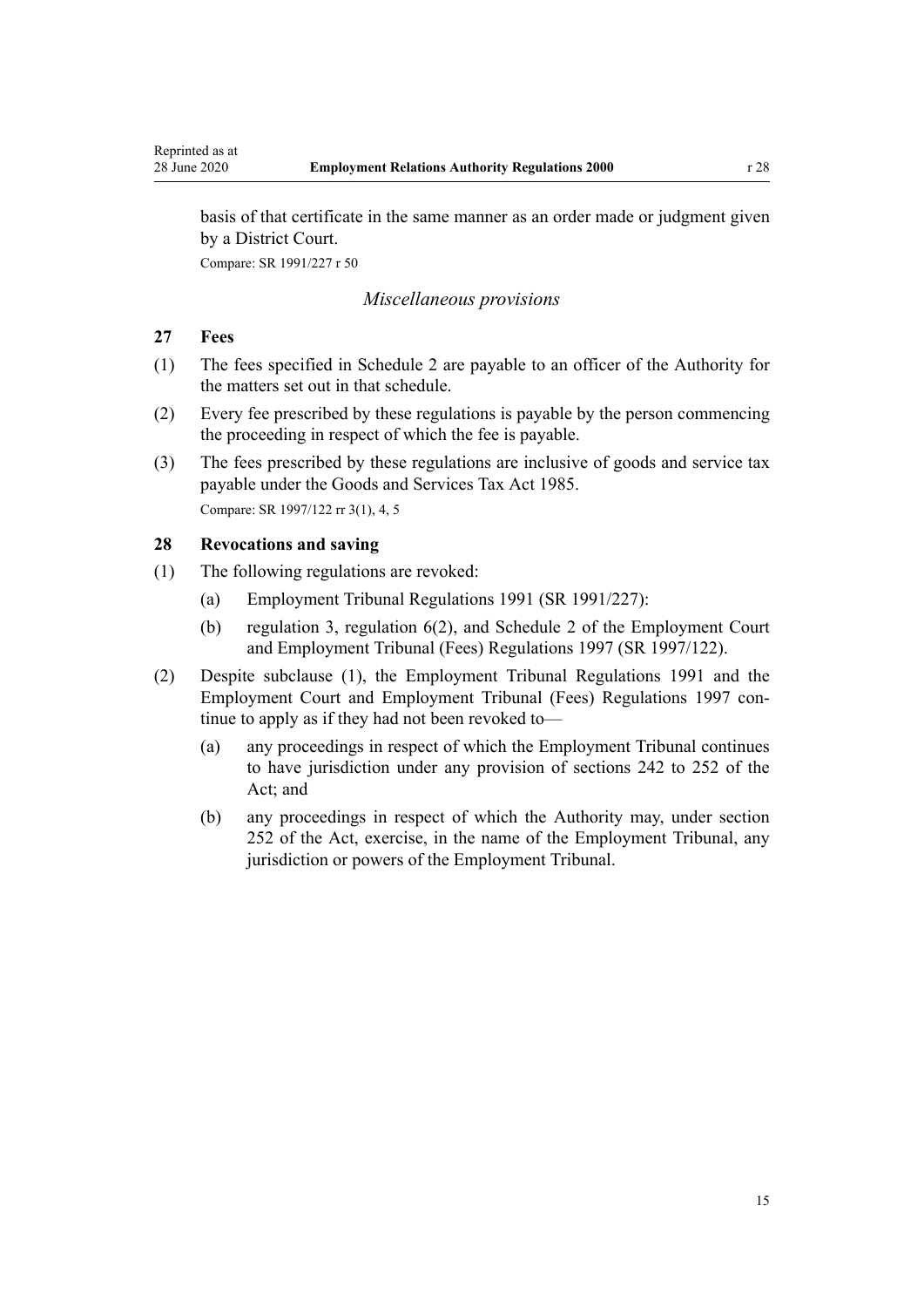# **Schedule 1 Forms**

[r 3\(2\)\(b\)](#page-2-0)

<span id="page-15-0"></span>Schedule 1: replaced, on 12 March 2015, by [regulation 13](http://legislation.govt.nz/pdflink.aspx?id=DLM6377516) of the Employment Relations Authority Amendment Regulations 2015 (LI 2015/13).

|                |                                                                                                | Page |
|----------------|------------------------------------------------------------------------------------------------|------|
| $\mathbf{1}$   | Application to Authority                                                                       | 17   |
| 2              | Undertaking in relation to application for interim reinstatement                               | 20   |
| 3              | Statement in reply                                                                             | 21   |
| $\overline{4}$ | Application for joining controlling third party to personal<br>grievance                       | 23   |
| 5              | Statement in reply to application for joining controlling third party<br>to personal grievance | 26   |
| 6              | Application for investigation to be reopened                                                   | 28   |
| 7              | Application for removal of matter to Employment Court                                          | 30   |
| 8              | Notice of investigation meeting                                                                | 32   |
| 9              | Witness summons                                                                                | 33   |
| 10             | Notice accompanying application served outside New Zealand                                     | 34   |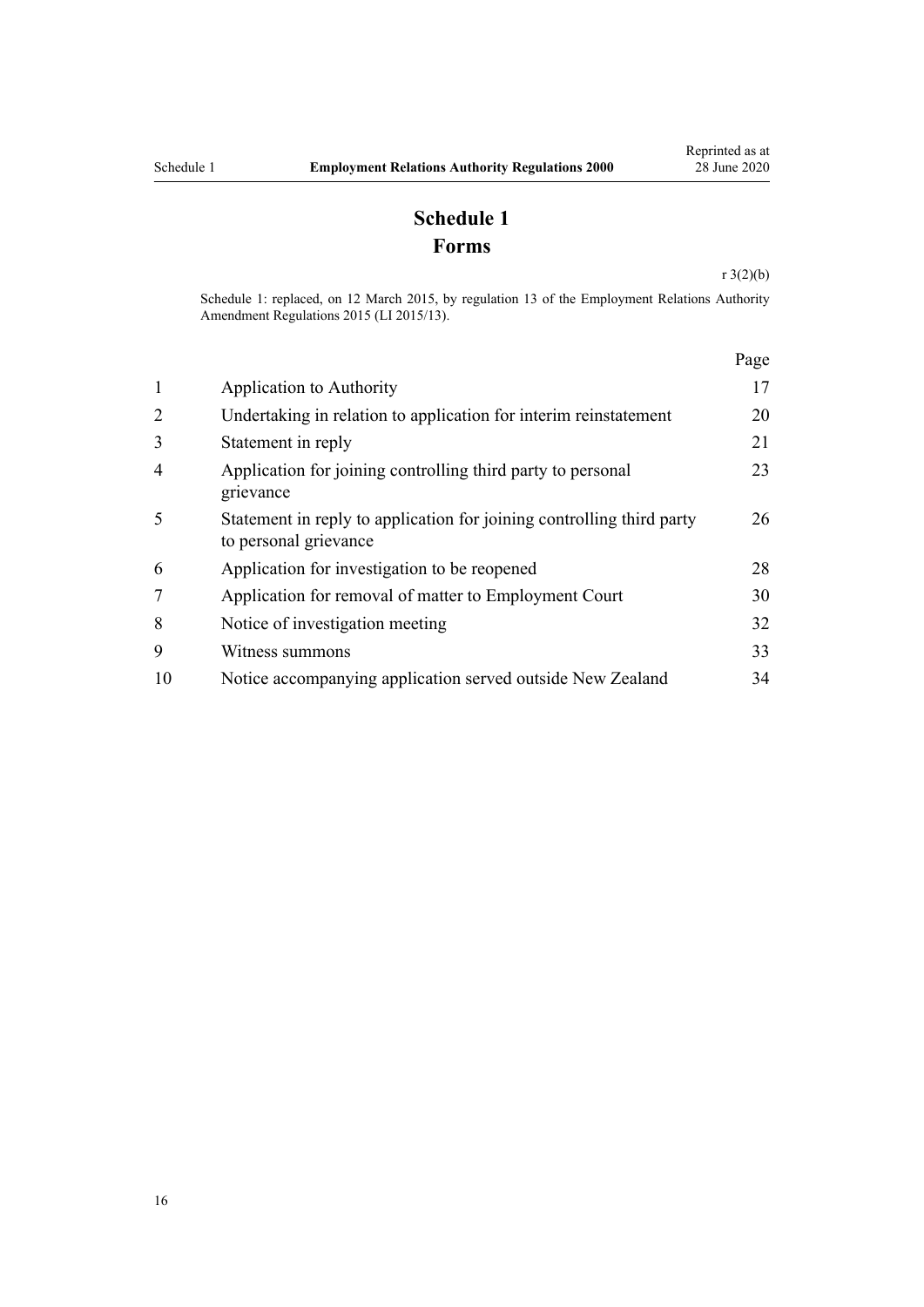# Application to Authority

[rr 5](#page-3-0), [6](#page-3-0)

*[Section 158](http://legislation.govt.nz/pdflink.aspx?id=DLM60935), Employment Relations Act 2000*

<span id="page-16-0"></span>Between [*full name, address, telephone number, email address*]

(applicant)

And [*full name, address, telephone number, email address*]

(respondent)

**To** the Employment Relations Authority

and

**To** the respondent

### **Statement of problem or matter**

- 1 The problem or matter that I wish the Authority to resolve is: [*state details fully, fairly, and clearly*].
- 2 The facts that have given rise to the problem or matter are: [*state details fully, fairly, and clearly*].
- 3 I would like the problem or matter to be resolved in the following way: [*state details fully, fairly, and clearly*].\*

\*Please include reference to any specific remedy (being a remedy under any enactment or rule of law) that you are seeking. If the applicant is an employee who is seeking, by this application, an order, under [section 127\(1\)](http://legislation.govt.nz/pdflink.aspx?id=DLM60370) of the Employment Relations Act 2000, for the employee's interim reinstatement, the applicant must, at the time of lodging this application, file a signed undertaking in [form 2](#page-19-0).

4 I attach a copy of the applicable employment agreement and the following documents that I think are relevant to the problem or matter:\*

\*List all the documents that you wish to rely on or refer to in making this application.

### **Mediation**

5 Have the parties tried to resolve this problem or matter by using mediation services provided by the Ministry of Business, Innovation, and Employment? Yes/No\*

\*Select one.

If the answer to this question is "Yes", please provide the date or dates of the mediation: [*date(s)*].

6 Have the parties tried to resolve this problem or matter by using mediation services provided by someone other than the Ministry of Business, Innovation, and Employment? Yes/No\*

\*Select one.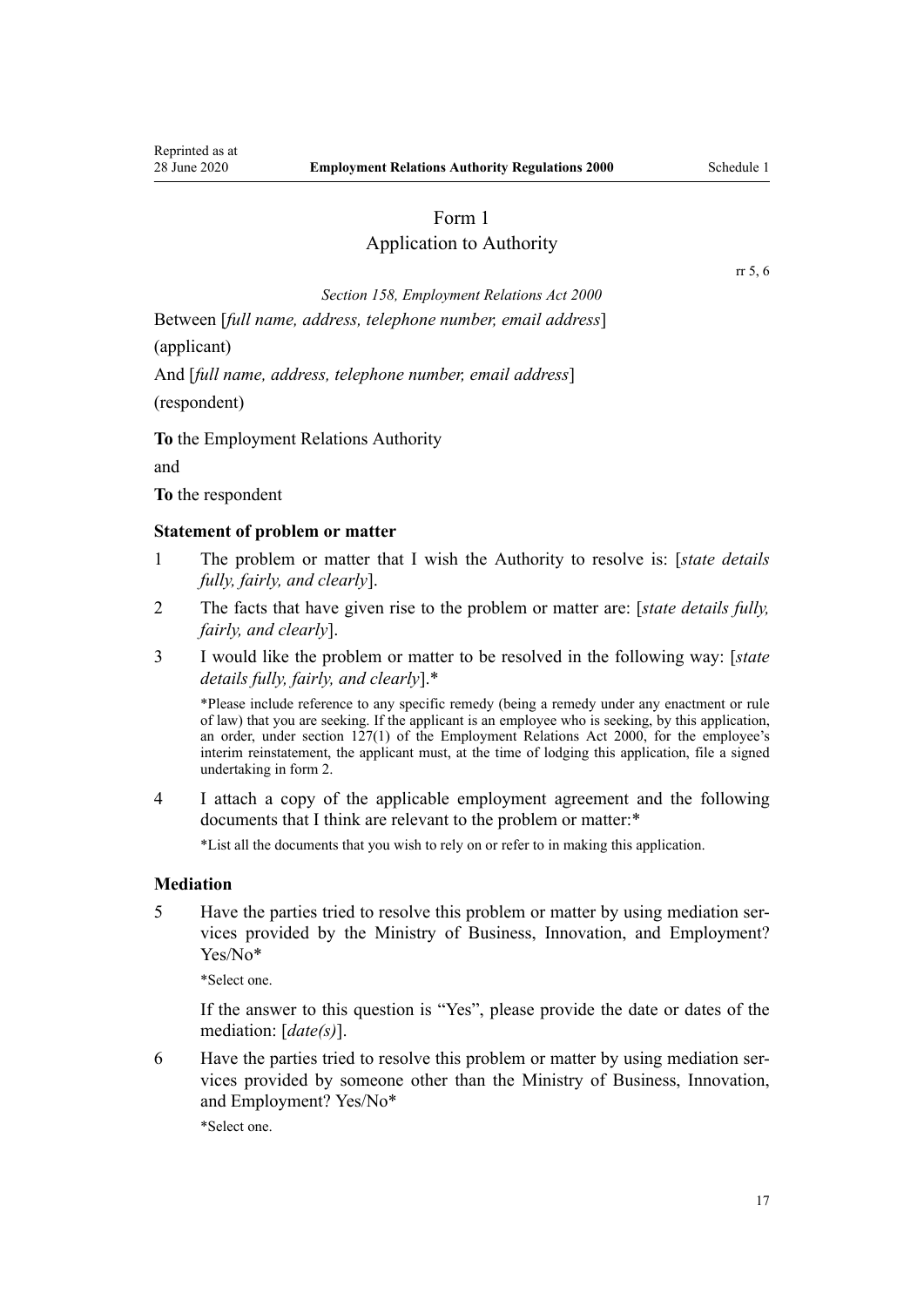- 7 If you, the applicant, have answered "No" to both the question in paragraph 5 and the question in paragraph 6, please indicate why you have not used mediation services to try to resolve the problem or matter: [*state details fully but concisely*].
- 8 Have you, the applicant, taken any other steps of any kind to resolve the problem or matter? Yes/No\* \*Select one.

If the answer to this question is "Yes", specify the other steps taken: [*state details fully but concisely*].

# **Prescribed fee**

9 This application is accompanied by the prescribed fee.

# **Address for service**

- 10 This application is lodged by [*full name of applicant*]/[*name of representative*] on behalf of [*full name of applicant*]\*. \*Select one.
- 11 The applicant's address for service is [*full physical or postal address to which any document may be sent*], telephone number is [*telephone number*], and email address for service is [*email address*].\*

\*A full address, a telephone number, and an email address must always be supplied.

Date:

Signature:

(applicant)

# *Notice to respondent*

- 1 If you intend to respond to this application, you must, within 14 days after the date of the service of this application on you, lodge a statement in reply with an officer of the Employment Relations Authority.
- 2 The term **days** does not include any day in the period beginning with 25 December in any year and ending with 5 January in the following year.
- 3 You will be notified of the place, date, and time at which the Authority will conduct any investigation meeting in respect of this application.

Date:

Signature:

(Officer of the Employment Relations Authority)

18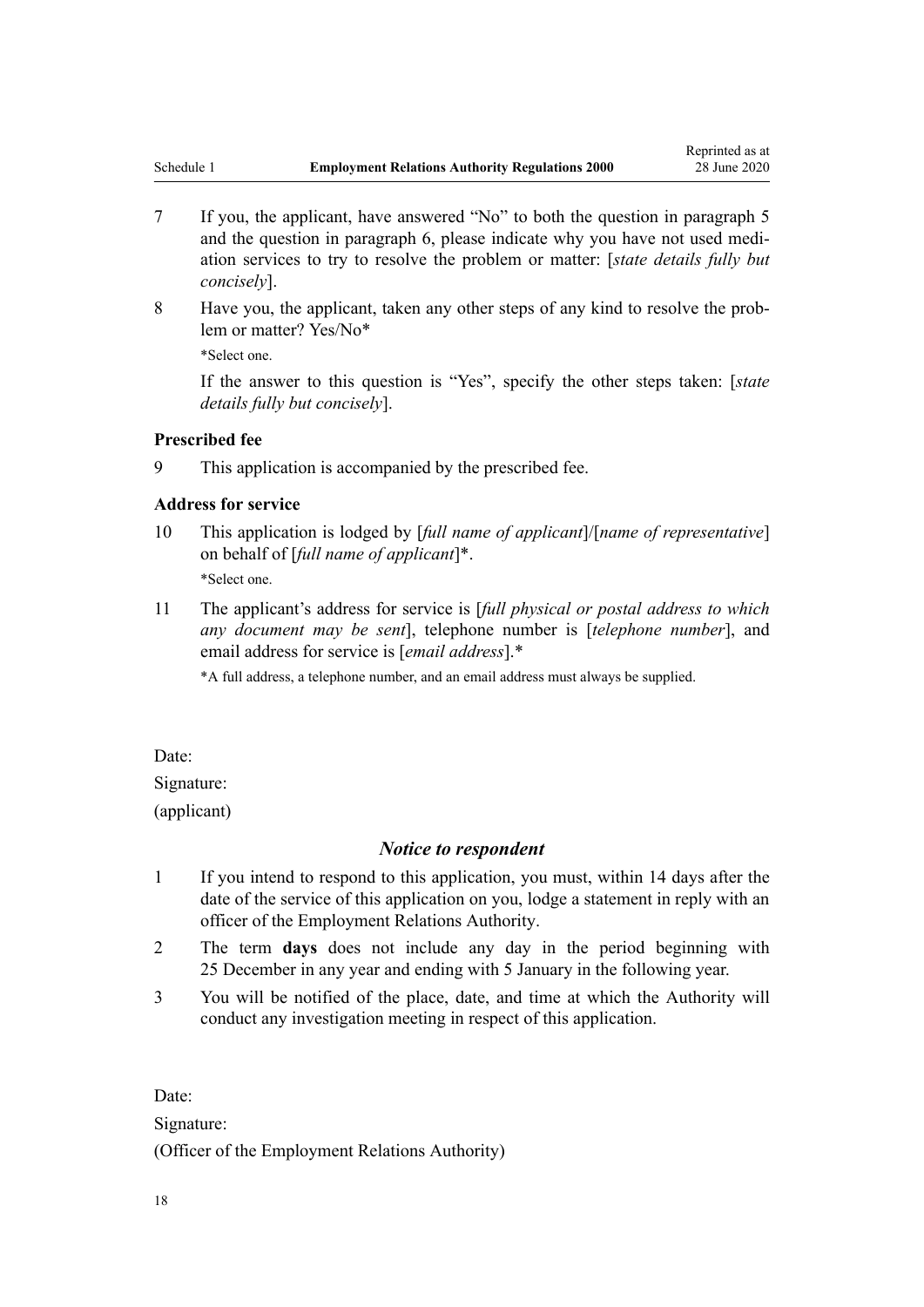Schedule 1 form 1: replaced, on 12 March 2015, by [regulation 13](http://legislation.govt.nz/pdflink.aspx?id=DLM6377516) of the Employment Relations Authority Amendment Regulations 2015 (LI 2015/13).

Schedule 1 form 1: amended, on 28 June 2020, by [regulation 12\(1\)](http://legislation.govt.nz/pdflink.aspx?id=LMS348502) of the Employment Relations Authority Amendment Regulations 2020 (LI 2020/107).

Schedule 1 form 1: amended, on 28 June 2020, by [regulation 12\(2\)](http://legislation.govt.nz/pdflink.aspx?id=LMS348502) of the Employment Relations Authority Amendment Regulations 2020 (LI 2020/107).

Schedule 1 form 1: amended, on 28 June 2020, by [regulation 12\(3\)](http://legislation.govt.nz/pdflink.aspx?id=LMS348502) of the Employment Relations Authority Amendment Regulations 2020 (LI 2020/107).

Schedule 1 form 1: amended, on 28 June 2020, by [regulation 12\(4\)](http://legislation.govt.nz/pdflink.aspx?id=LMS348502) of the Employment Relations Authority Amendment Regulations 2020 (LI 2020/107).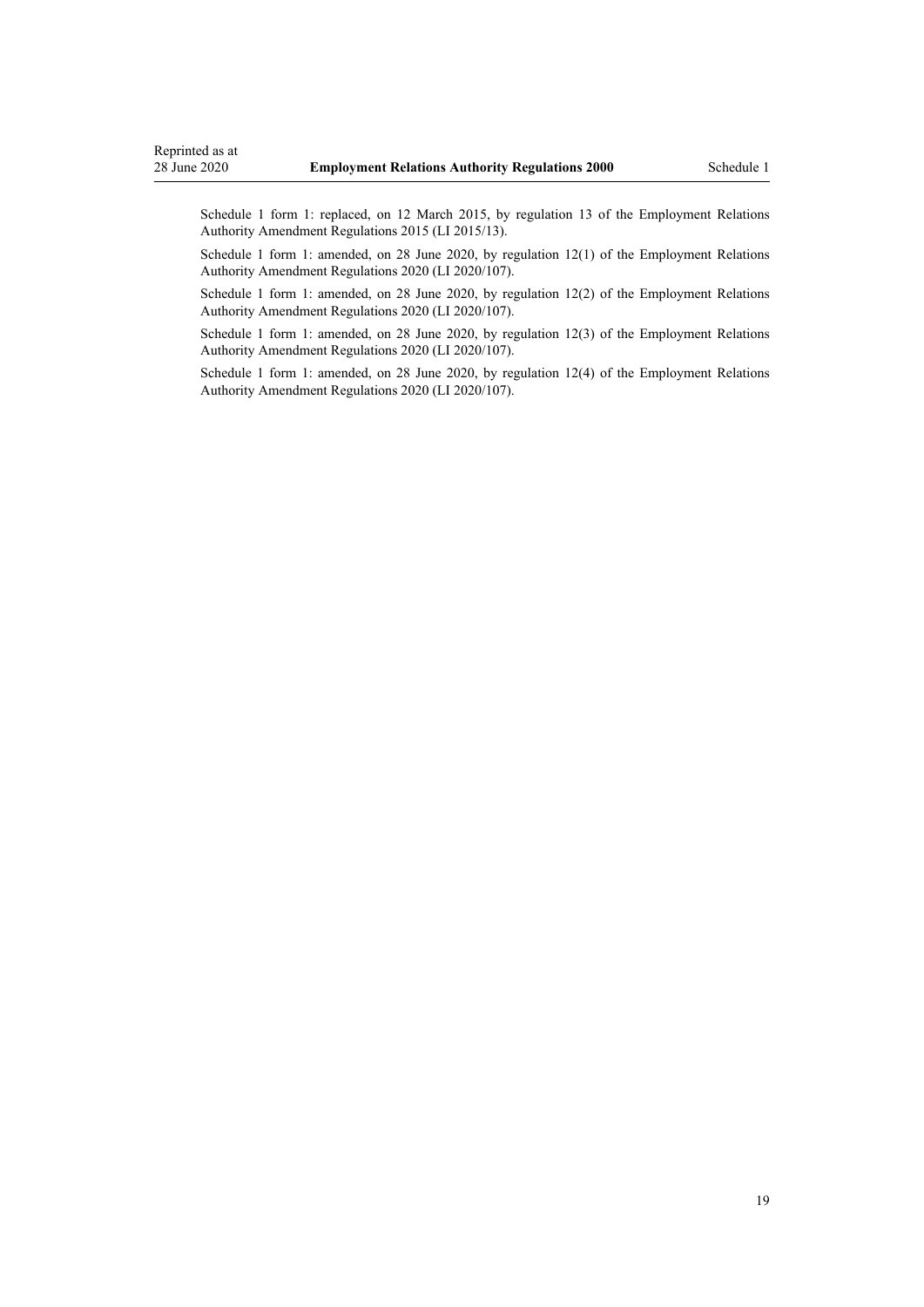<span id="page-19-0"></span>Undertaking in relation to application for interim reinstatement

[r 7](#page-3-0)

*[Section 127\(2\)](http://legislation.govt.nz/pdflink.aspx?id=DLM60370), Employment Relations Act 2000*

Between [*full name, address, telephone number, email address*]

(applicant)

And [*full name, address, telephone number, email address*]

(respondent)

- 1 I, [*full name*], am, by an application lodged at the same time as this undertaking, applying for an order under [section 127\(1\)](http://legislation.govt.nz/pdflink.aspx?id=DLM60370) of the Employment Relations Act 2000 for interim reinstatement with my employer, [*full name of employer*], in the position of [*job title*].
- 2 I raised the grievance with my employer on [*date*].
- 3 I agree that I will abide by any order that the Employment Relations Authority may make in respect of damages—
	- (a) that are sustained by the respondent through the granting of the order for interim reinstatement; and
	- (b) that the Employment Relations Authority decides that I ought to pay.

Date:

### Signature:

(applicant)

Schedule 1 form 2: replaced, on 12 March 2015, by [regulation 13](http://legislation.govt.nz/pdflink.aspx?id=DLM6377516) of the Employment Relations Authority Amendment Regulations 2015 (LI 2015/13).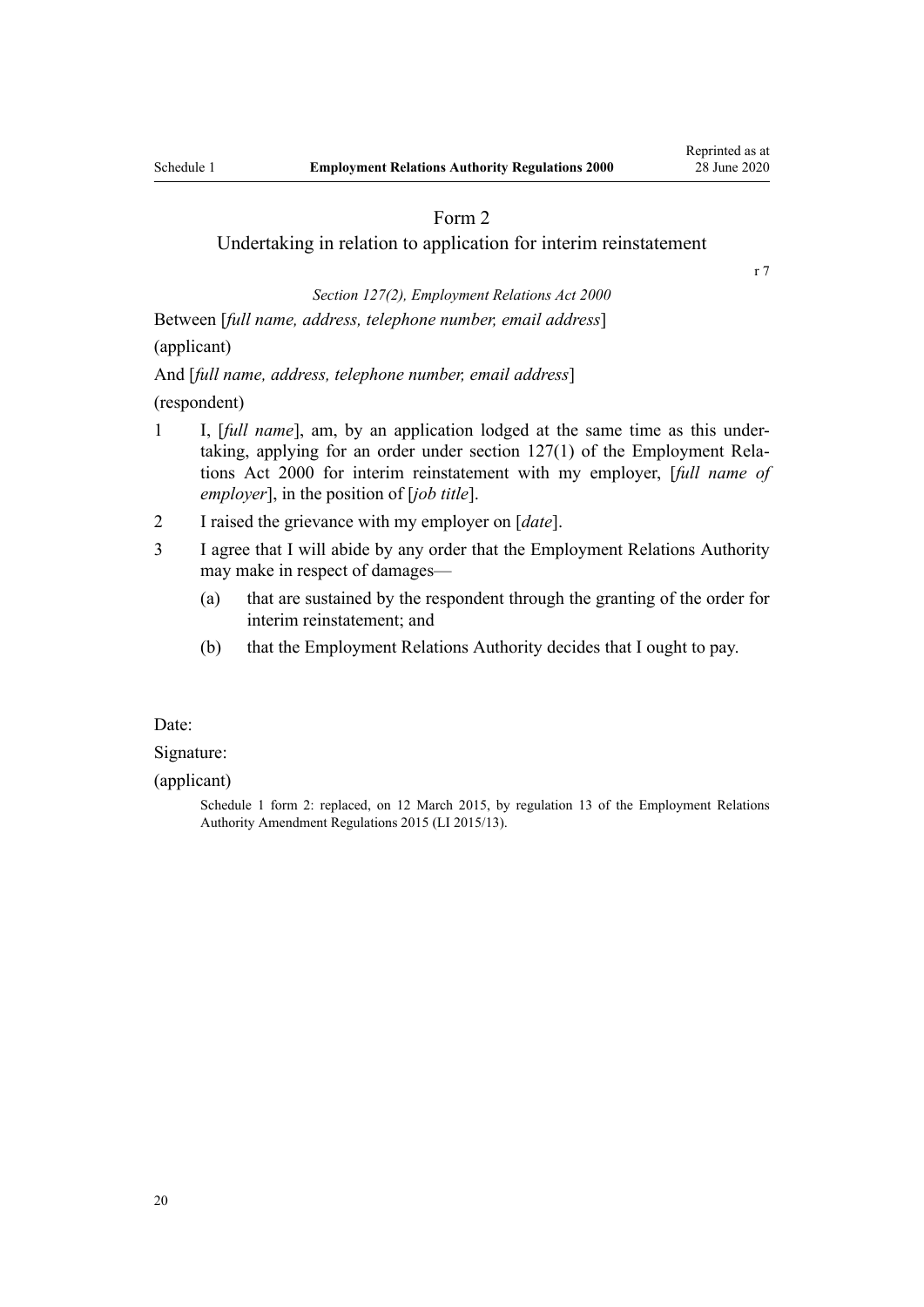# Statement in reply

[r 8](#page-4-0)

*[Employment Relations Act 2000](http://legislation.govt.nz/pdflink.aspx?id=DLM58316)*

<span id="page-20-0"></span>Between [*full name, address, telephone number, email address*]

(applicant)

And [*full name, address, telephone number, email address*]

(respondent)

**To** the applicant

and

**To** the Employment Relations Authority

- 1 The respondent's view in relation to the problem or matter specified in the application is: [*state details fully, fairly, and clearly*].
- 2 The respondent's account of the relevant facts is: [*state details fully, fairly, and clearly*].
- 3 The respondent makes the following comments and supplies the following further information: [*state details fully, fairly, and clearly*].
- 4 I attach copies of the applicable employment agreement and the following documents that I think are relevant to the problem or matter:\* \*List all the documents that you wish to rely on or refer to in making this statement in reply.

# **Mediation**

5 Have the parties tried to resolve this problem or matter by using mediation services provided by the Ministry of Business, Innovation, and Employment? Yes/No\*

\*Select one.

6 Have the parties tried to resolve this problem or matter by using mediation services provided by someone other than the Ministry of Business, Innovation, and Employment? Yes/No\*

\*Select one.

7 Have you, the respondent, taken any other steps of any kind to resolve the problem or matter? Yes/No\* \*Select one.

If the answer to this question is "Yes", specify the other steps taken: [*state details fully but concisely*].

8 If you, the respondent, have answered "No" to both the question in paragraph 5 and the question in paragraph 6, please indicate why you have not used mediation to try to resolve the problem or matter: [*state details fully but concisely*].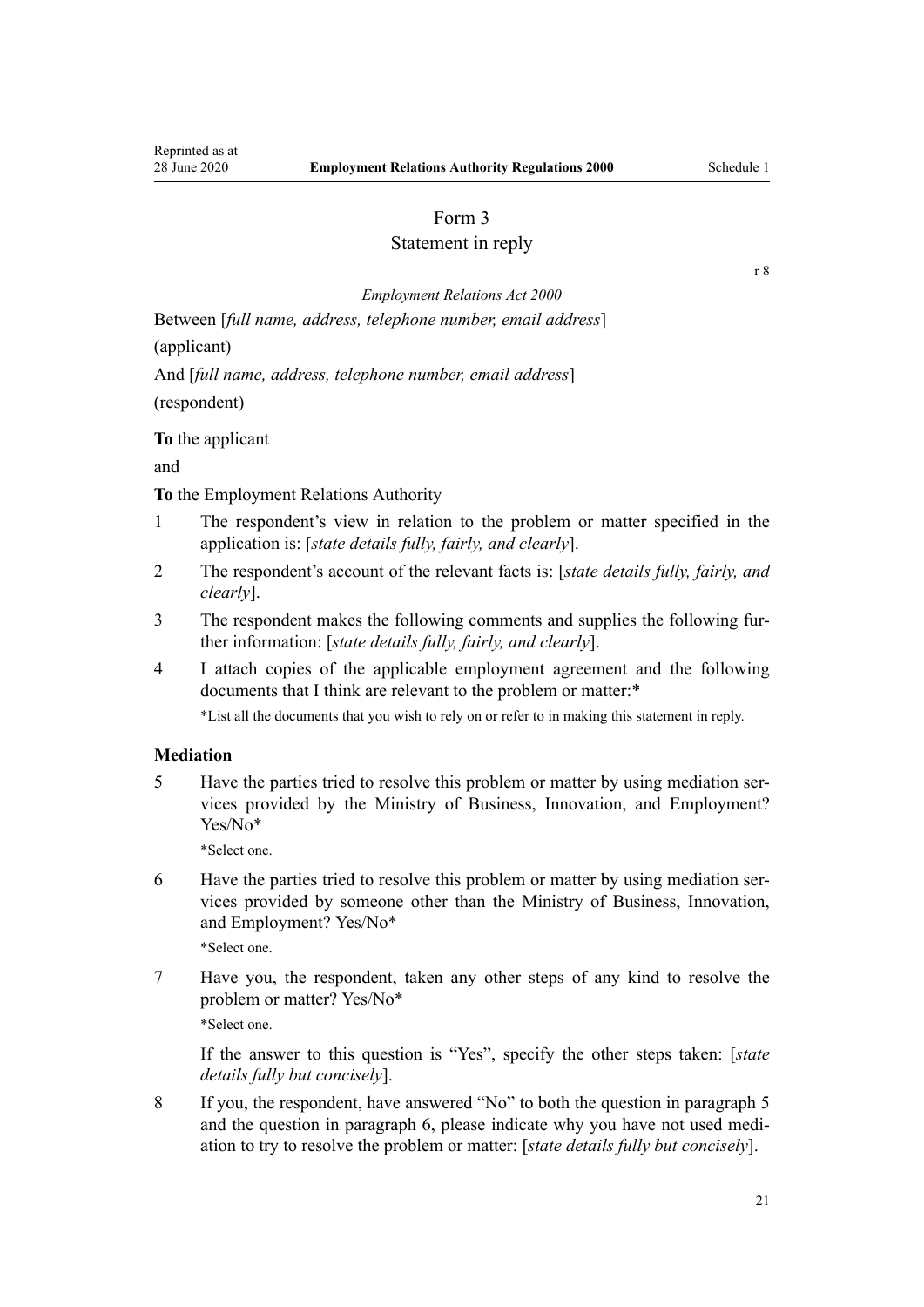#### **Address for service**

- 9 This statement in reply is lodged by [*full name of respondent*]/[*name of representative*] on behalf of [*full name of respondent*]\*. \*Select one.
- 10 The respondent's address for service is [*full physical or postal address to which any document may be sent*], telephone number is [*telephone number*], and email address for service is [*email address*].\*

\*A full address, a telephone number, and an email address must always be supplied.

### Date:

#### Signature:

(respondent)

Schedule 1 form 3: replaced, on 12 March 2015, by [regulation 13](http://legislation.govt.nz/pdflink.aspx?id=DLM6377516) of the Employment Relations Authority Amendment Regulations 2015 (LI 2015/13).

Schedule 1 form 3: amended, on 28 June 2020, by [regulation 12\(5\)](http://legislation.govt.nz/pdflink.aspx?id=LMS348502) of the Employment Relations Authority Amendment Regulations 2020 (LI 2020/107).

Schedule 1 form 3: amended, on 28 June 2020, by [regulation 12\(6\)](http://legislation.govt.nz/pdflink.aspx?id=LMS348502) of the Employment Relations Authority Amendment Regulations 2020 (LI 2020/107).

Schedule 1 form 3: amended, on 28 June 2020, by [regulation 12\(7\)](http://legislation.govt.nz/pdflink.aspx?id=LMS348502) of the Employment Relations Authority Amendment Regulations 2020 (LI 2020/107).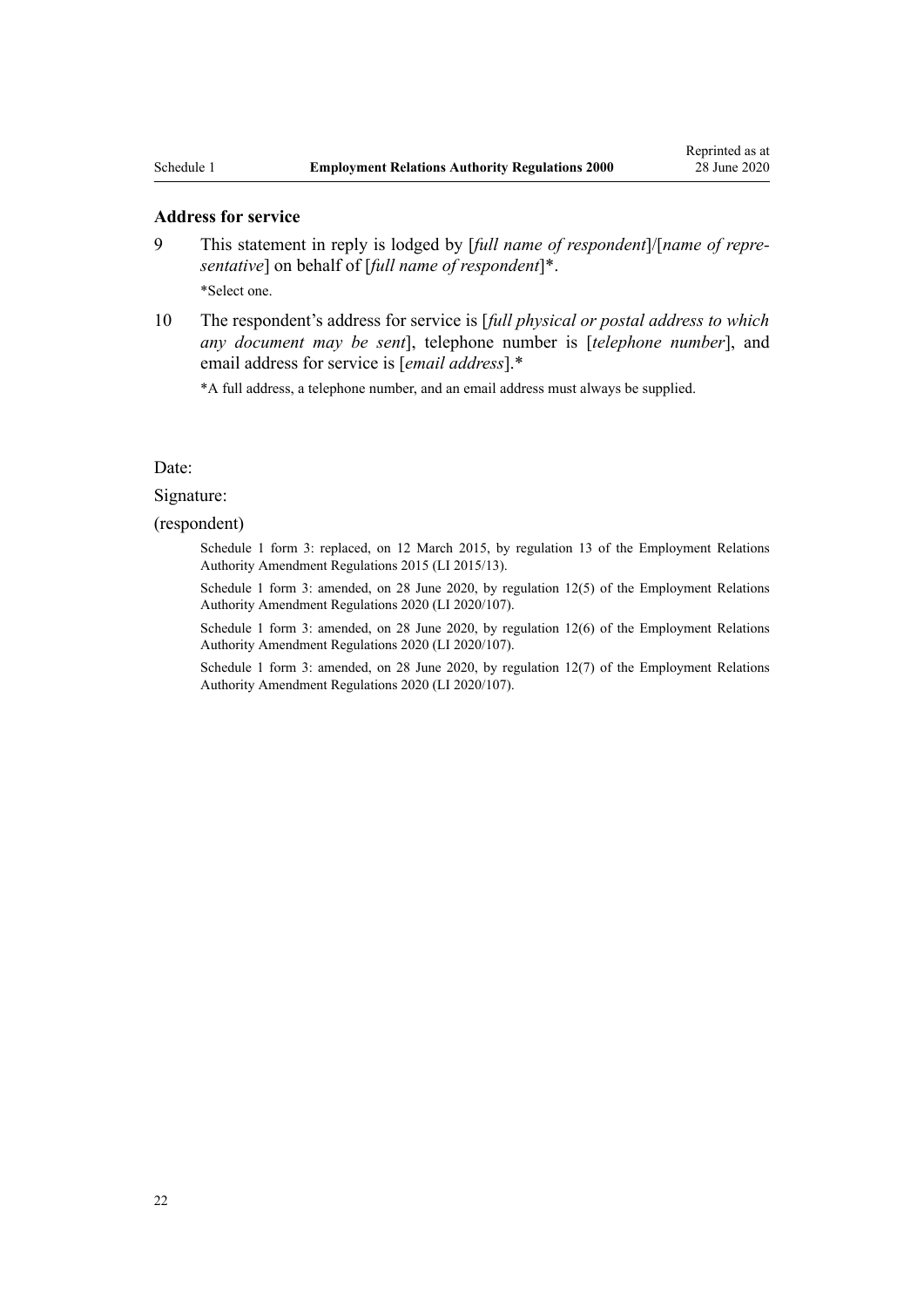<span id="page-22-0"></span>Application for joining controlling third party to personal grievance

[r 9A](#page-5-0)

*[Section 103B](http://legislation.govt.nz/pdflink.aspx?id=LMS363779), Employment Relations Act 2000*

Authority matter No (if known):

Between [*full name, address, telephone number, email address*]

(applicant)

And [*full name, address, telephone number, email address*] (respondent)

**To** the Employment Relations Authority

and

**To** the applicant/the respondent\*

\*Select one or omit if application is lodged jointly by both the applicant and the respondent

and

**To** the third party [*full name, address, telephone number, email address*]

# **Application to join third party to proceedings to resolve personal grievance**

1 The applicant/respondent/applicant and respondent\* apply/applies\* to the Employment Relations Authority to join the third party (named above) to the above-mentioned proceedings to resolve a personal grievance.

\*Select one.

## **Grounds**

- 2 This application is made on the following grounds:
	- (a) the third party named in this application is a controlling third party (within the meaning given to that term in [section 5](http://legislation.govt.nz/pdflink.aspx?id=DLM58337) of the Employment Relations Act 2000) for the following reasons: [*state details fully, fairly, and clearly*].
	- (b) the personal grievance in question relates to an action that occurred while the employee was working under the control or direction of the third party: [*state details fully, fairly, and clearly*].
	- (c) the third party's actions caused or contributed to the personal grievance referred to above, for the following reasons: [*state details fully, fairly, and clearly*].

# **Notification**

3 Have you notified the third party about the matters described in paragraph 2? Yes/No\*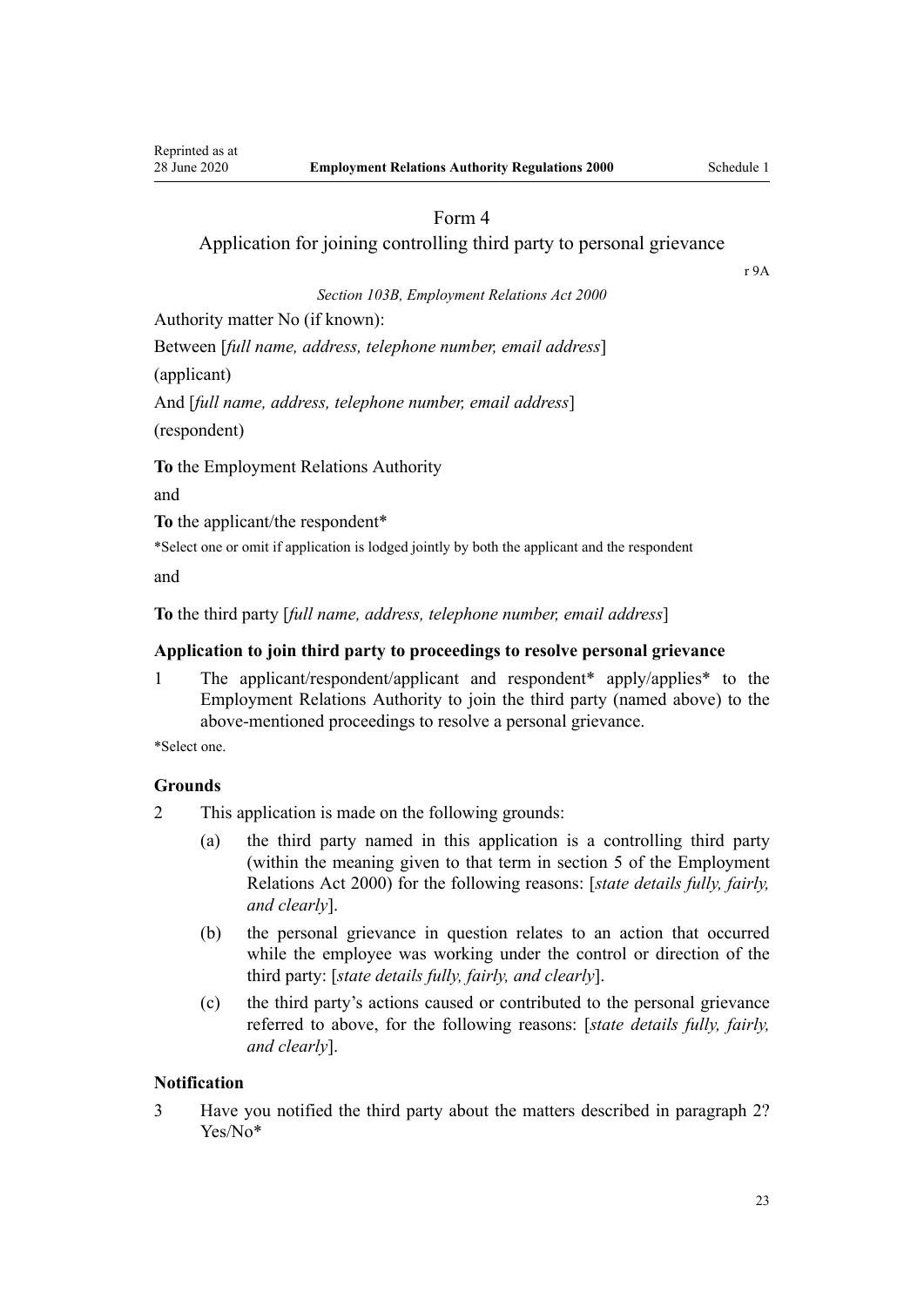\*Select one.

If the answer to this question is "Yes", please state the following:

- (a) the date on which the action alleged to amount to a personal grievance occurred or came to the notice of the employee (if known):
- (b) the date on which the relevant personal grievance was raised with the employer:
- (c) the date on which the third party was notified:
- (d) whether the third party was notified within the relevant 90-day notification period (*see* [section 115A\(6\)](http://legislation.govt.nz/pdflink.aspx?id=LMS363789) of the Employment Relations Act 2000): Yes/No\*

\*Select one.

### **Supporting documents**

4 I/We\* attach the following documents that I/we\* think are relevant to the problem or matter: [*list all the documents that you wish to rely on or refer to in making this application and attach them to this application*]. \*Select one.

# **Address for service**

5 This application is lodged by [*full name of applicant or applicant's representative*]/[*full name of respondent or respondent's representative*]/[*full name of applicant or applicant's representative and full name of respondent or respondent's representative*]\*.

\*Select one.

6 The address for service of the person/persons\* who lodged this application is [*full physical or postal address to which any document may be sent*], telephone number is [*telephone number*], and email address for service is [*email address*].†

\*Select one

†A full physical address, a telephone number, and an email address must always be supplied.

Date:

Signature(s):

(applicant/applicant's representative/respondent/respondent's representative\* applying to join third party to personal grievance proceedings)

\*Select each that applies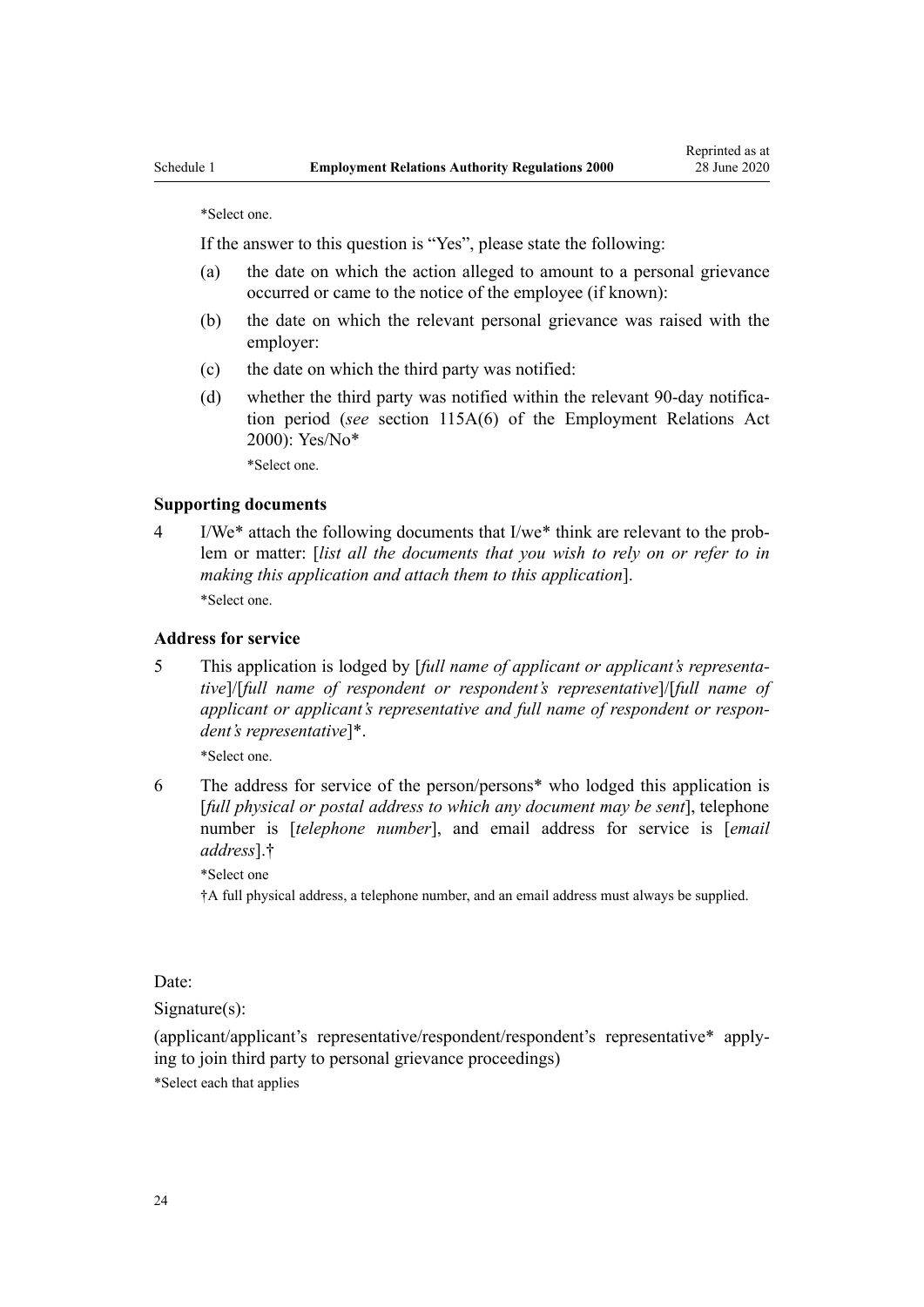# *Note to third party*

- 1 If you intend to respond to this application, you must, within 14 days after the date on which you are served with this application, lodge a statement in reply with an officer of the Employment Relations Authority.
- 2 The term **days** does not include any day in the period beginning with 25 December in any year and ending with 5 January in the following year.
- 3 After considering this application and any statement in reply, the Authority may decide to join you to the proceedings to resolve the personal grievance referred to in this application. If the Authority decides to do so,—
	- (a) all parties may be directed to mediation; but
	- (b) if the matter is not resolved through mediation, you will be notified of the place, date, and time at which the Authority will conduct any investigation meeting in respect of these proceedings.

Date:

### Signature:

### (Officer of the Employment Relations Authority)

Schedule 1 form 4: replaced, on 28 June 2020, by [regulation 12\(8\)](http://legislation.govt.nz/pdflink.aspx?id=LMS348502) of the Employment Relations Authority Amendment Regulations 2020 (LI 2020/107).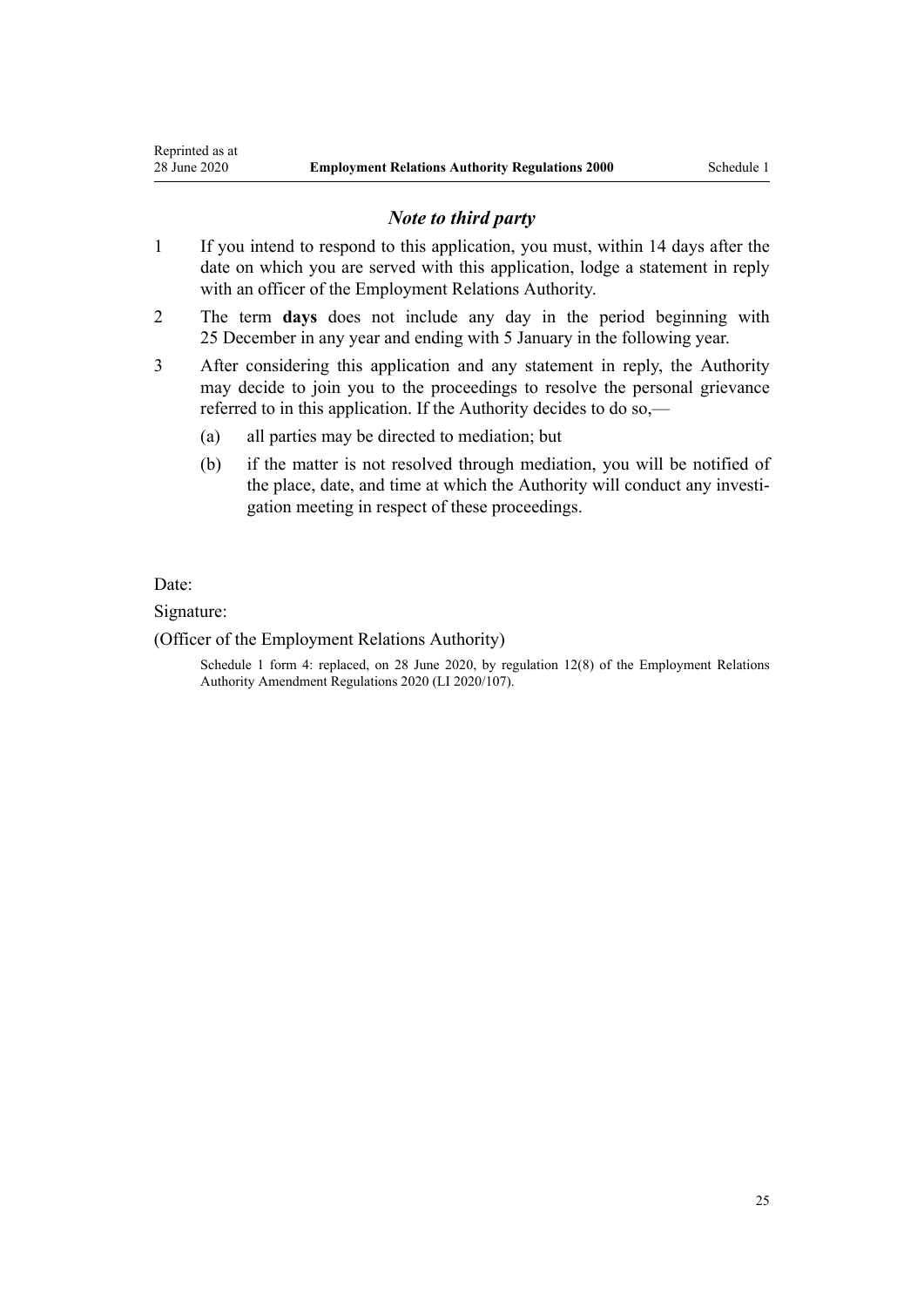<span id="page-25-0"></span>Statement in reply to application for joining controlling third party to personal grievance

[r 8](#page-4-0)

*[Section 103B](http://legislation.govt.nz/pdflink.aspx?id=LMS363779), Employment Relations Act 2000*

File No (if known):

Between [*full name, address, telephone number, email address*]

(applicant)

And [*full name, address, telephone number, email address*]

(respondent)

**To** the Employment Relations Authority

**To** the applicant (named above)

and

**To** the respondent (named above)

- 1 The view of the third party responding to the Application for joining controlling third party to personal grievance (**the Application**) is: [*state details fully, fairly, and clearly*].
- 2 The account of the relevant facts of the third party responding to the Application is: [*state details fully, fairly, and clearly*].
- 3 The third party responding to the Application makes the following comments and supplies the following further information: [*state details fully, fairly, and clearly*].

### **Supporting documents**

4 I attach the following documents that I think are relevant to the problem or matter: [*list all the documents that you wish to rely on or refer to in making this application and attach them to this application*].

# **Address for service**

- 5 This statement in reply is lodged by [*full name of third party responding to the Application/full name of third party's representative*].
- 6 The address for service of the third party responding to the Application/representative of the third party responding to the Application\* is [*full physical or postal address to which any document may be sent*], telephone number is [*telephone number*], and email address for service is [*email address*].†

\*Select one

†A full physical address, a telephone number, and an email address must always be supplied.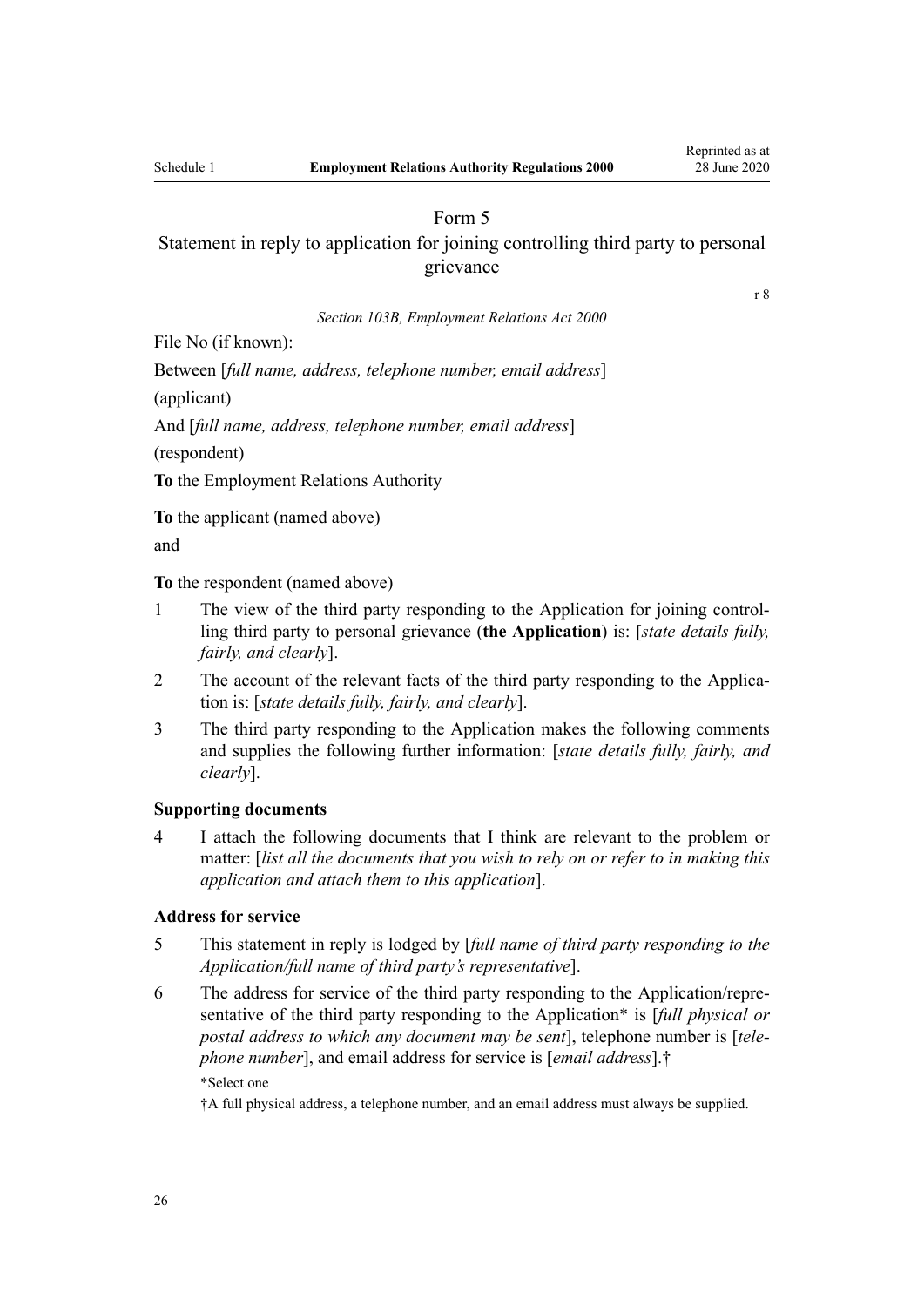# Date:

Signature:

(Third party responding to the Application/Representative of third party responding to the Application)

Schedule 1 form 5: replaced, on 28 June 2020, by [regulation 12\(9\)](http://legislation.govt.nz/pdflink.aspx?id=LMS348502) of the Employment Relations Authority Amendment Regulations 2020 (LI 2020/107).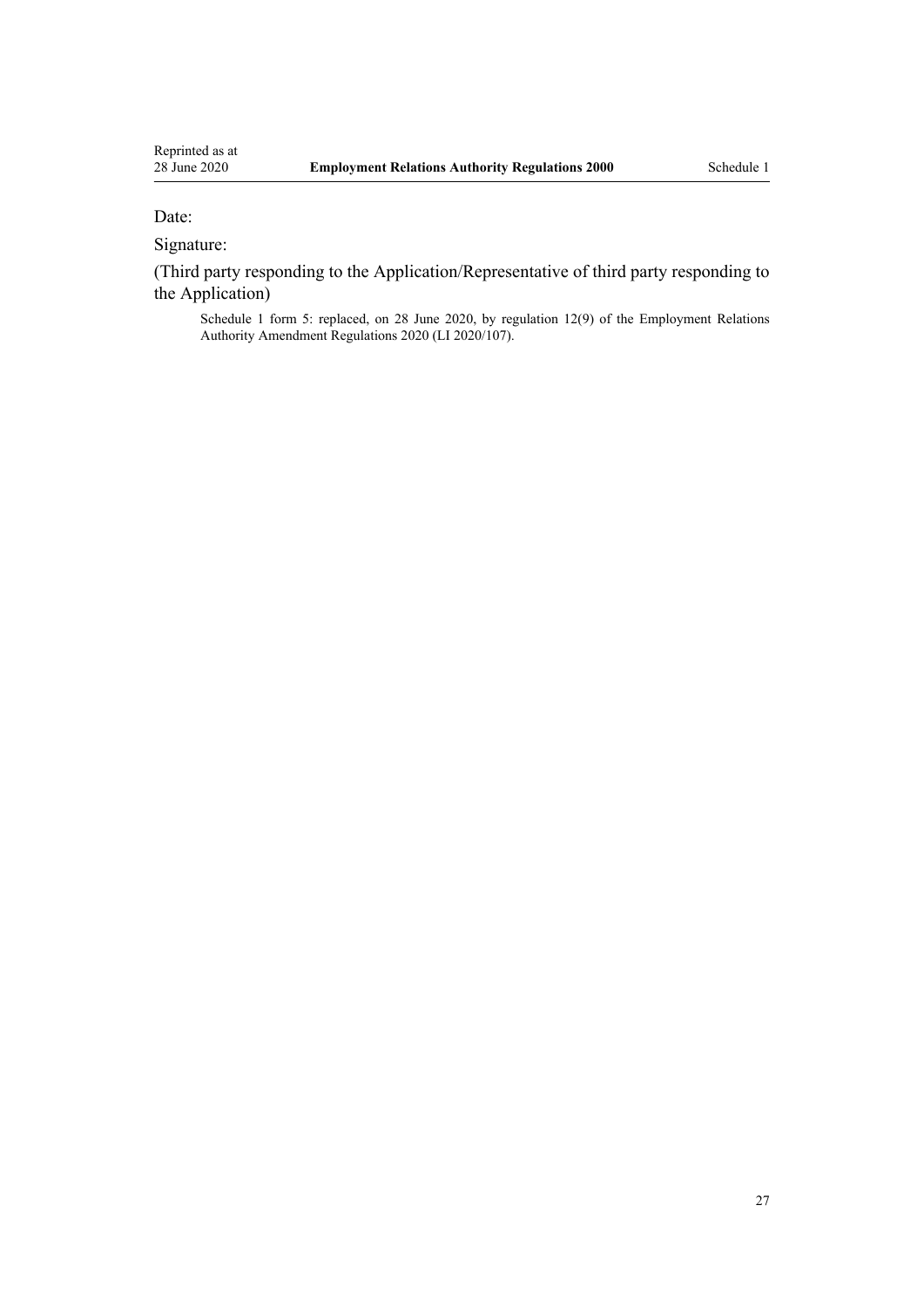# Application for investigation to be reopened

[r 10](#page-5-0)

*Schedule 2, [clause 4,](http://legislation.govt.nz/pdflink.aspx?id=DLM61707) Employment Relations Act 2000*

<span id="page-27-0"></span>Between [*full name, address, telephone number, email address*] (applicant)

And [*full name, address, telephone number, email address*] (respondent)

**To** the applicant/respondent\*

and

**To** the Employment Relations Authority

- \*Select one.
- 1 I apply to the Employment Relations Authority for the reopening of the investigation to which the Authority's determination/order\* of [*date*] relates. \*Select one.
- 2 The file number of the Authority's determination/order\* is [*number*]. \*Select one.
- 3 A copy of the Authority's determination/order\* is attached to this application. \*Select one.

# **Grounds**

4 This application is made on the following grounds: [*state grounds fully but concisely*].

### **Prescribed fee**

5 This application is accompanied by the prescribed fee.

### **Address for service**

- 6 This application is lodged by [*full name of applicant/respondent\**]/[*name of representative*] on behalf of [*full name of applicant/respondent\**]\*. \*Select one.
- 7 The [*full name of applicant/respondent\**] address for service is [*full physical or postal address to which any document may be sent*], telephone number is [*telephone number*], and email address for service is [*email address*].† \*Select one.

†A full address, a telephone number, and an email address must always be supplied.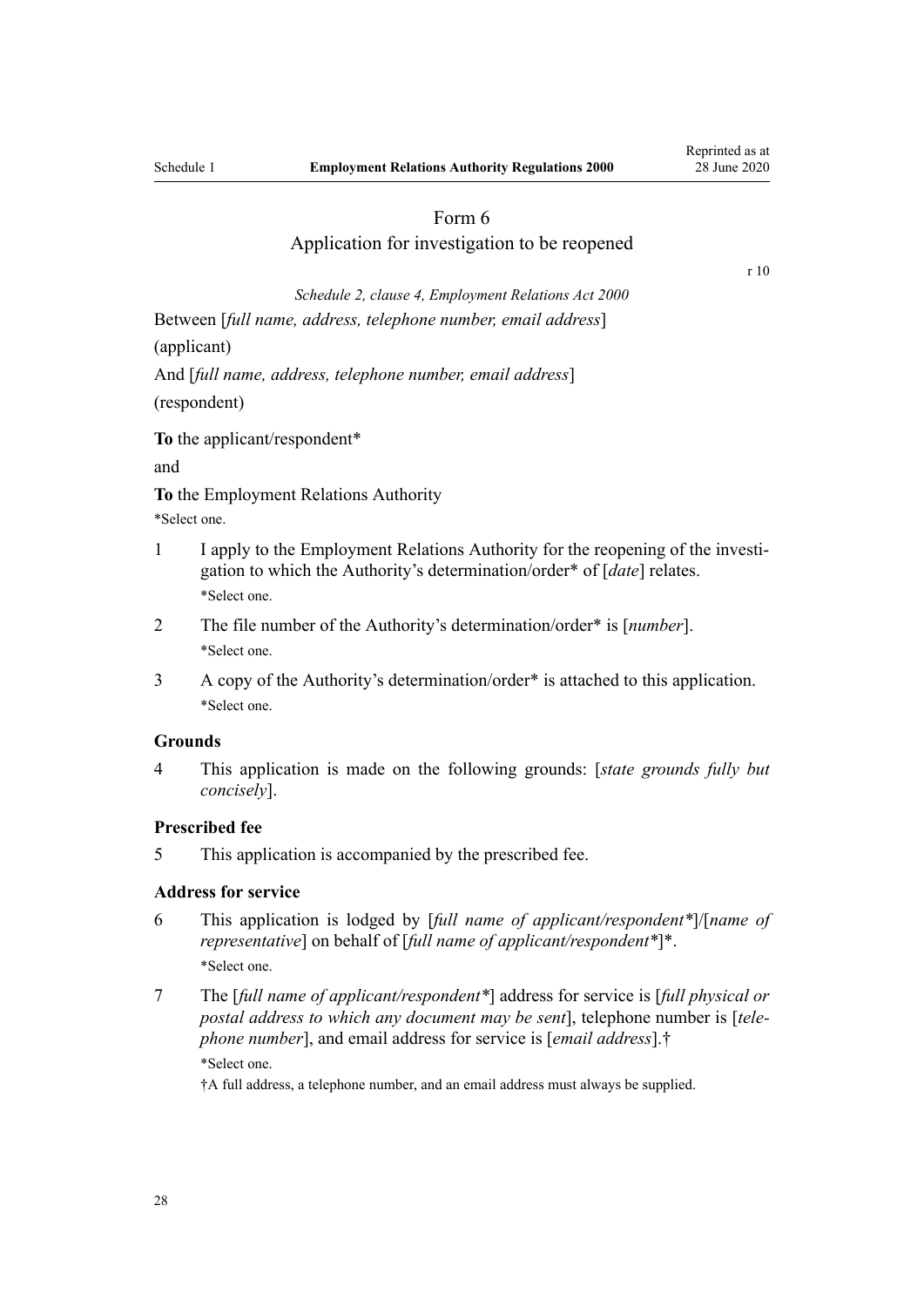Date:

Signature:

(applicant/respondent\*)

\*Select one.

# *Notice to other party*

- 1 If you intend to oppose the application for the reopening of the investigation, you must, within 14 days after the date of the service of this notice on you, lodge a statement in reply with an officer of the Employment Relations Authority .
- 2 The term **days** does not include any day in the period beginning with 25 December in any year and ending with 5 January in the following year.
- 3 You will be notified of the place, date, and time at which this application will be considered.

Date:

Signature:

(Officer of the Employment Relations Authority)

Schedule 1 form 6: replaced, on 12 March 2015, by [regulation 13](http://legislation.govt.nz/pdflink.aspx?id=DLM6377516) of the Employment Relations Authority Amendment Regulations 2015 (LI 2015/13).

Schedule 1 form 6: amended, on 28 June 2020, by [regulation 12\(10\)](http://legislation.govt.nz/pdflink.aspx?id=LMS348502) of the Employment Relations Authority Amendment Regulations 2020 (LI 2020/107).

Schedule 1 form 6: amended, on 28 June 2020, by [regulation 12\(11\)](http://legislation.govt.nz/pdflink.aspx?id=LMS348502) of the Employment Relations Authority Amendment Regulations 2020 (LI 2020/107).

Schedule 1 form 6: amended, on 28 June 2020, by [regulation 12\(12\)](http://legislation.govt.nz/pdflink.aspx?id=LMS348502) of the Employment Relations Authority Amendment Regulations 2020 (LI 2020/107).

Schedule 1 form 6: amended, on 28 June 2020, by [regulation 12\(13\)](http://legislation.govt.nz/pdflink.aspx?id=LMS348502) of the Employment Relations Authority Amendment Regulations 2020 (LI 2020/107).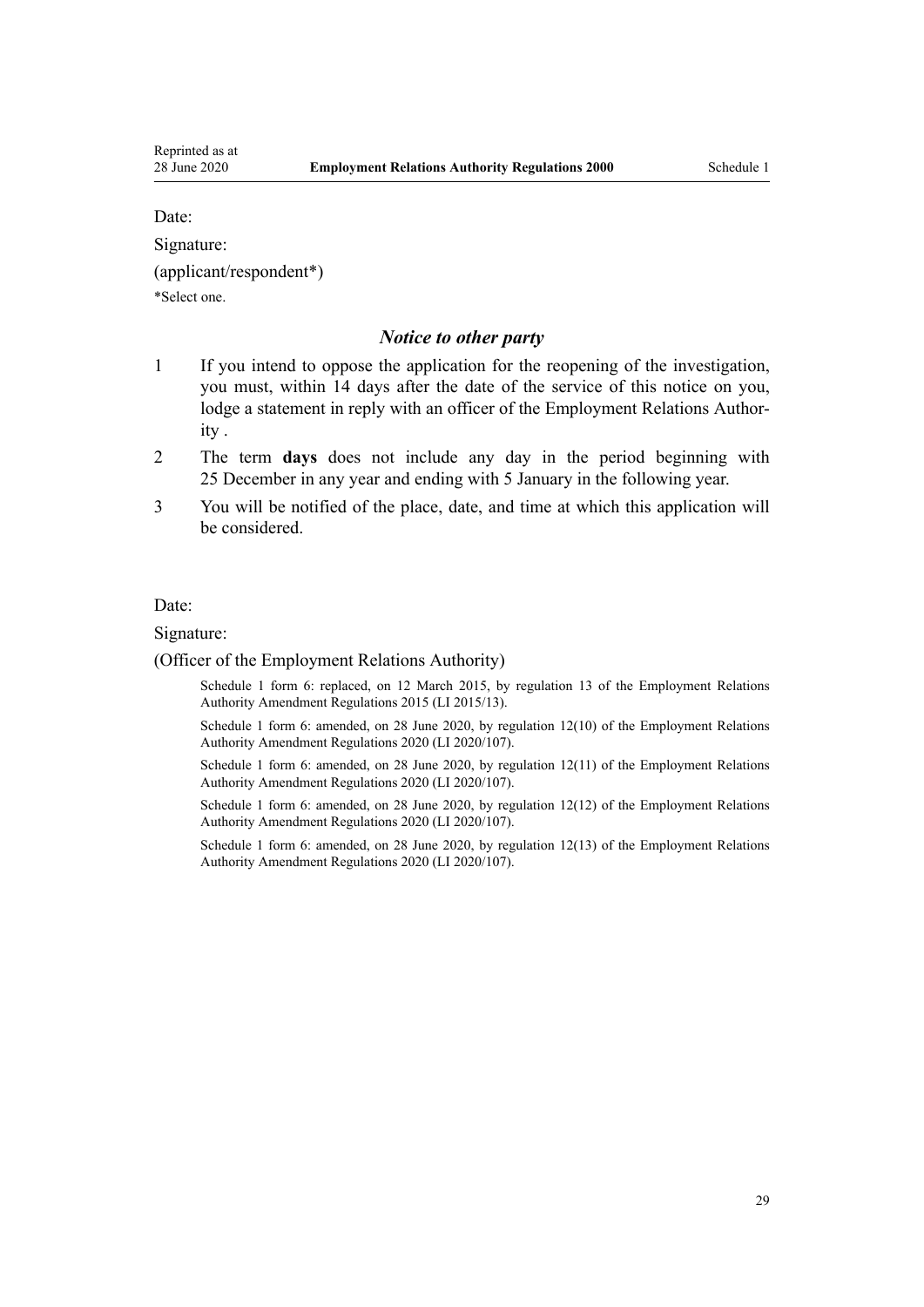## Application for removal of matter to Employment Court

[r 12](#page-6-0)

<span id="page-29-0"></span>*[Section 178](http://legislation.govt.nz/pdflink.aspx?id=DLM60965), Employment Relations Act 2000* Between [*full name, address, telephone number, email address*] (applicant) And [*full name, address, telephone number, email address*] (respondent)

**To** the respondent/applicant\*

and

**To** the Employment Relations Authority

\*Select one.

1 I apply to the Employment Relations Authority for the removal to the Employment Court for hearing and determination of the following matter/following part of the following matter\* lodged under [*file number*]. \*Select one.

## **Grounds**

2 This application is made on the following grounds: [*state grounds fully but concisely*].

## **Prescribed fee**

3 This application is accompanied by the prescribed fee.

### **Address for service**

- 4 This application is lodged by [*full name of applicant/respondent\**]/[*name of representative*] on behalf of [*full name of applicant/respondent\**]\*. \*Select one.
- 5 The [*full name of applicant/respondent\**] address for service is [*full physical or postal address to which any document may be sent*], telephone number is [*telephone number*], and email address for service is [*email address*].† \*Select one.

†A full address, a telephone number, and an email address must always be supplied.

Date: Signature: (applicant/respondent\*) \*Select one.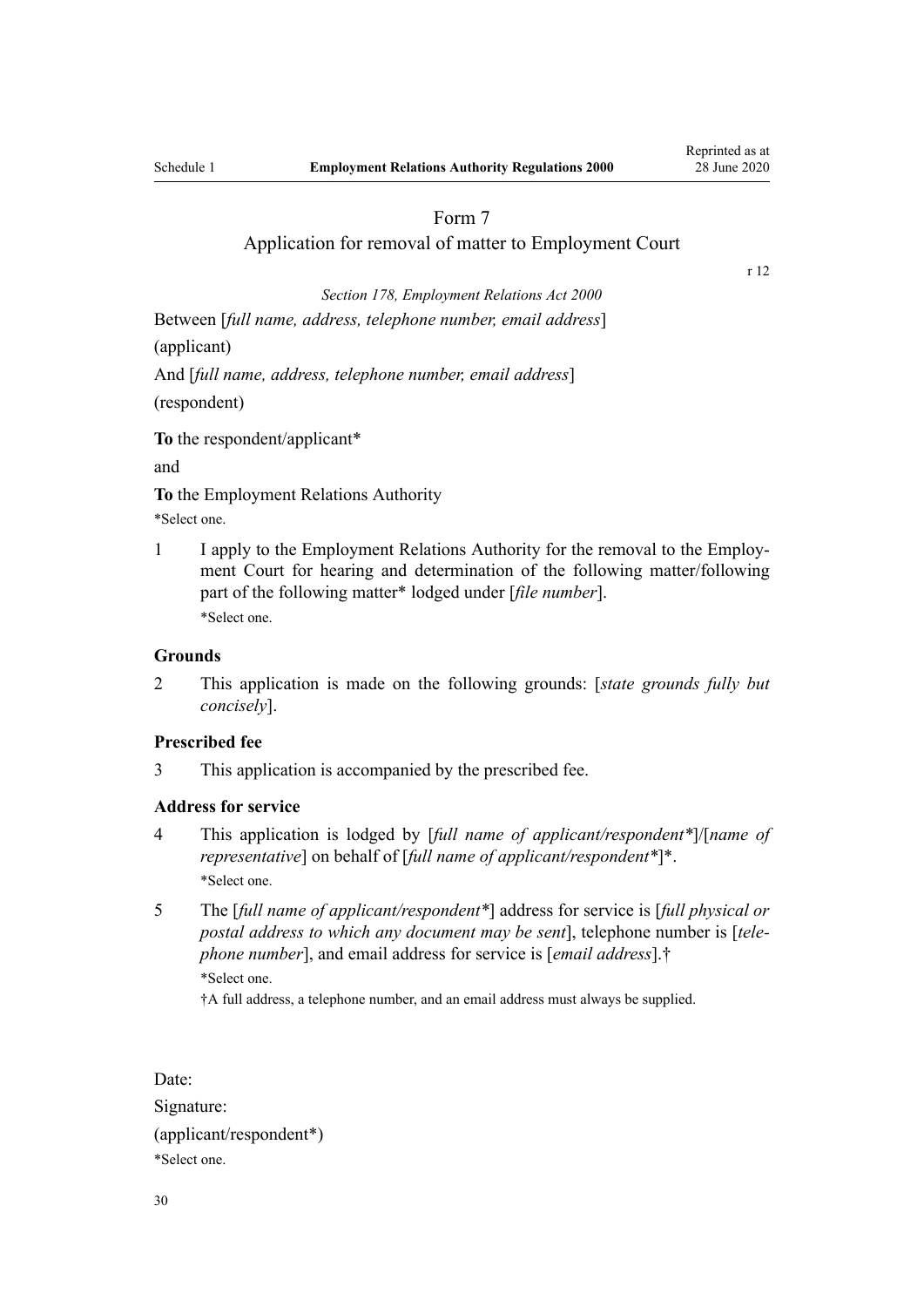### *Notice to other party*

- 1 If you intend to defend the application for removal, you must, within 14 days after the date of the service of this application on you, lodge a statement in reply with an officer of the Employment Relations Authority.
- 2 The term **days** does not include any day in the period beginning with 25 December in any year and ending with 5 January in the following year.
- 3 You will be notified of the place, date, and time at which this application for removal will be considered.

#### Date:

#### Signature:

### (Officer of the Employment Relations Authority)

Schedule 1 form 7: replaced, on 12 March 2015, by [regulation 13](http://legislation.govt.nz/pdflink.aspx?id=DLM6377516) of the Employment Relations Authority Amendment Regulations 2015 (LI 2015/13).

Schedule 1 form 7: amended, on 28 June 2020, by [regulation 12\(14\)](http://legislation.govt.nz/pdflink.aspx?id=LMS348502) of the Employment Relations Authority Amendment Regulations 2020 (LI 2020/107).

Schedule 1 form 7: amended, on 28 June 2020, by [regulation 12\(15\)](http://legislation.govt.nz/pdflink.aspx?id=LMS348502) of the Employment Relations Authority Amendment Regulations 2020 (LI 2020/107).

Schedule 1 form 7: amended, on 28 June 2020, by [regulation 12\(16\)](http://legislation.govt.nz/pdflink.aspx?id=LMS348502) of the Employment Relations Authority Amendment Regulations 2020 (LI 2020/107).

Schedule 1 form 7: amended, on 28 June 2020, by [regulation 12\(17\)](http://legislation.govt.nz/pdflink.aspx?id=LMS348502) of the Employment Relations Authority Amendment Regulations 2020 (LI 2020/107).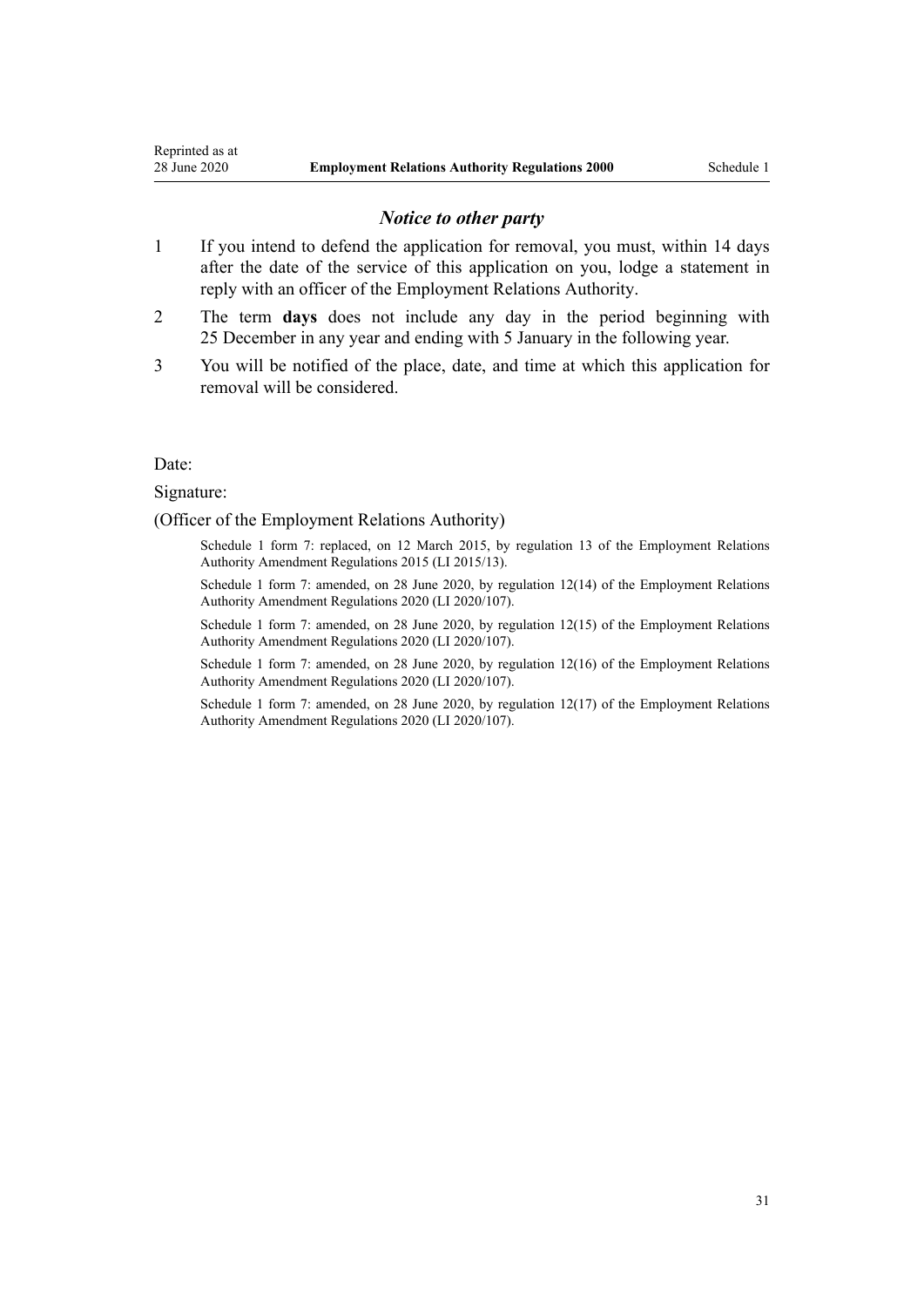[r 21](#page-12-0)

# Form 8

# Notice of investigation meeting

#### *[Employment Relations Act 2000](http://legislation.govt.nz/pdflink.aspx?id=DLM58316)*

<span id="page-31-0"></span>File No:

Between [*full name, address, telephone number, email address*] (applicant) And [*full name, address, telephone number, email address*] (respondent)

**To** the applicant

and

**To** the respondent

Take notice that the Employment Relations Authority will hold an investigation meeting in relation to the problem or matter of [*describe problem or matter*] at [*address, date, time*].

### **Notes**

- 1 If the applicant does not attend the investigation meeting, the matter may be dismissed and costs may be awarded against the applicant.
- 2 If the respondent does not attend the investigation meeting, the Authority may, without hearing evidence from the respondent, issue a determination in favour of the applicant.
- 3 Hearing fees may be payable. The first day is free. For the second and any subsequent day, hearing fees of [*fee*] per half day are payable by the party who started the proceedings.
- 4 Any legal costs incurred by the other party may be awarded should you not be successful in bringing or defending the claim.
- 5 If in doubt, contact an officer of the Employment Relations Authority at [*address*], [*telephone number*], or [*email address*] immediately.

Date:

Signature:

(Officer of the Employment Relations Authority)

Schedule 1 form 8: replaced, on 12 March 2015, by [regulation 13](http://legislation.govt.nz/pdflink.aspx?id=DLM6377516) of the Employment Relations Authority Amendment Regulations 2015 (LI 2015/13).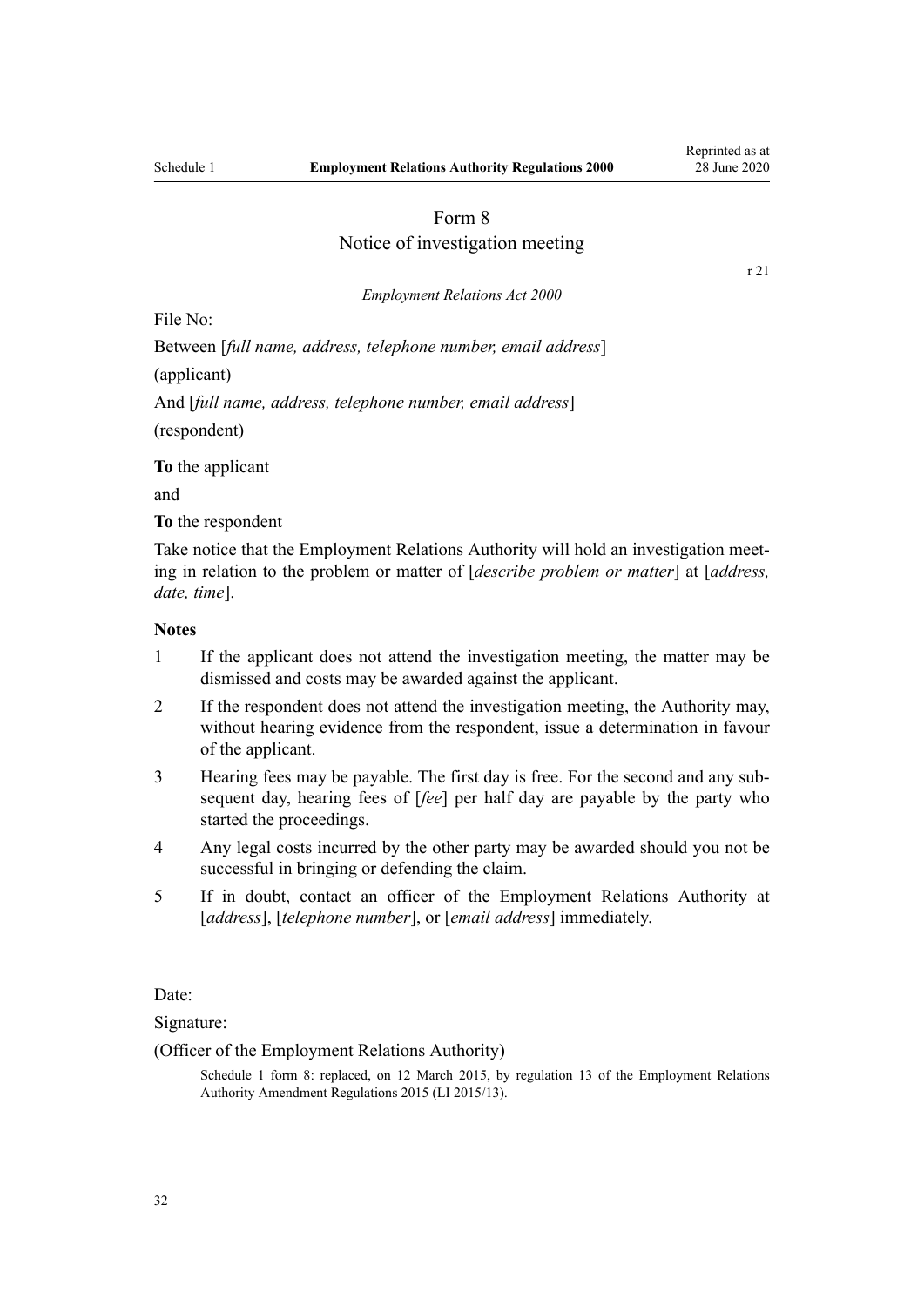### Witness summons

[r 22](#page-12-0)

<span id="page-32-0"></span>*Schedule 2, [clause 5,](http://legislation.govt.nz/pdflink.aspx?id=DLM61780) Employment Relations Act 2000* Between [*full name, address, telephone number, email address*]

(applicant)

And [*full name, address, telephone number, email address*]

(respondent)

**To** [*name, address*]

- 1 You are required to attend before the Employment Relations Authority at [*place, date, time*] and from then until you are no longer required to attend, to give evidence in relation to a matter before the Authority.
- 2 And you are ordered to bring with you and produce at the same time and place [*state details of the books, papers, documents, records, or things, in the person's possession or under the person's control, to be produced*].
- 3 This summons is issued by the Employment Relations Authority on the application of [*full name*], the [*party*]/of its own volition\* under the seal of the Employment Relations Authority [*date*]. \*Select one.

Date:

Signature:

(Officer of the Employment Relations Authority)

Schedule 1 form 9: inserted, on 12 March 2015, by [regulation 13](http://legislation.govt.nz/pdflink.aspx?id=DLM6377516) of the Employment Relations Authority Amendment Regulations 2015 (LI 2015/13).

Schedule 1 form 9: amended, on 28 June 2020, by [regulation 12\(18\)](http://legislation.govt.nz/pdflink.aspx?id=LMS348502) of the Employment Relations Authority Amendment Regulations 2020 (LI 2020/107).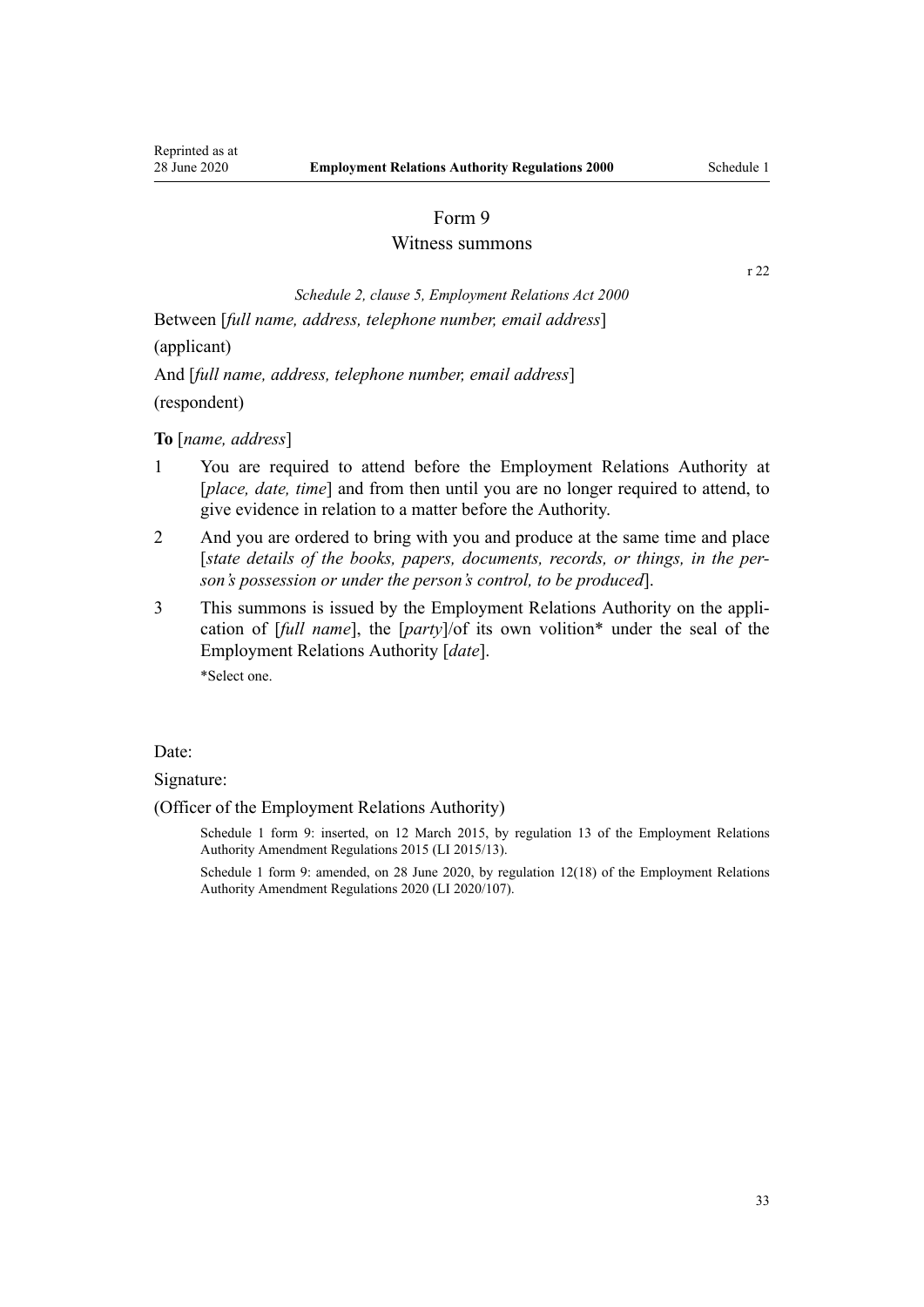<span id="page-33-0"></span>Notice accompanying application served outside New Zealand

[r 19A](#page-11-0)

### *Schedule 2, [clause 4A,](http://legislation.govt.nz/pdflink.aspx?id=DLM61778) Employment Relations Act 2000*

- 1 The applicant named in the attached application has commenced proceedings against you by making an application to the Employment Relations Authority.
- 2 Even though you are outside New Zealand, the Authority may hear and determine these proceedings. It may do so if the proceedings come within its jurisdiction. The grounds on which the applicant says that the proceedings come within the Authority's jurisdiction are set out in the application.
- 3 Even if the proceedings come within the Authority's jurisdiction, it may decide not to hear and determine them. It may do so if it is satisfied that it is more appropriate for the matter to be resolved in a place outside New Zealand, that the applicant will have a fair opportunity in that place to make the applicant's case, that the applicant will receive proper justice in that place, and that the respondent will suffer unfair disadvantage if the proceedings are heard in New Zealand.
- 4 The notice to you on the application tells you that, if you want to respond to the application, you must lodge a statement in reply within 30/50/[*insert number if the Authority has varied the time*]\* days after the date of the service of the application on you.

\*Select one.

5 However, you may want to say that the proceedings do not come within the Authority's jurisdiction or that, even if they do, the Authority should decide not to hear and determine them. If so, do not lodge a statement in reply. Instead, lodge an objection to the Authority's jurisdiction. You must do this within 30/50/[*insert number if the Authority has varied the time*]\* days after the date of the service of the application on you.

\*Select one.

Schedule 1 form 10: inserted, on 12 March 2015, by [regulation 13](http://legislation.govt.nz/pdflink.aspx?id=DLM6377516) of the Employment Relations Authority Amendment Regulations 2015 (LI 2015/13).

Schedule 1 form 10: amended, on 28 June 2020, by [regulation 12\(19\)](http://legislation.govt.nz/pdflink.aspx?id=LMS348502) of the Employment Relations Authority Amendment Regulations 2020 (LI 2020/107).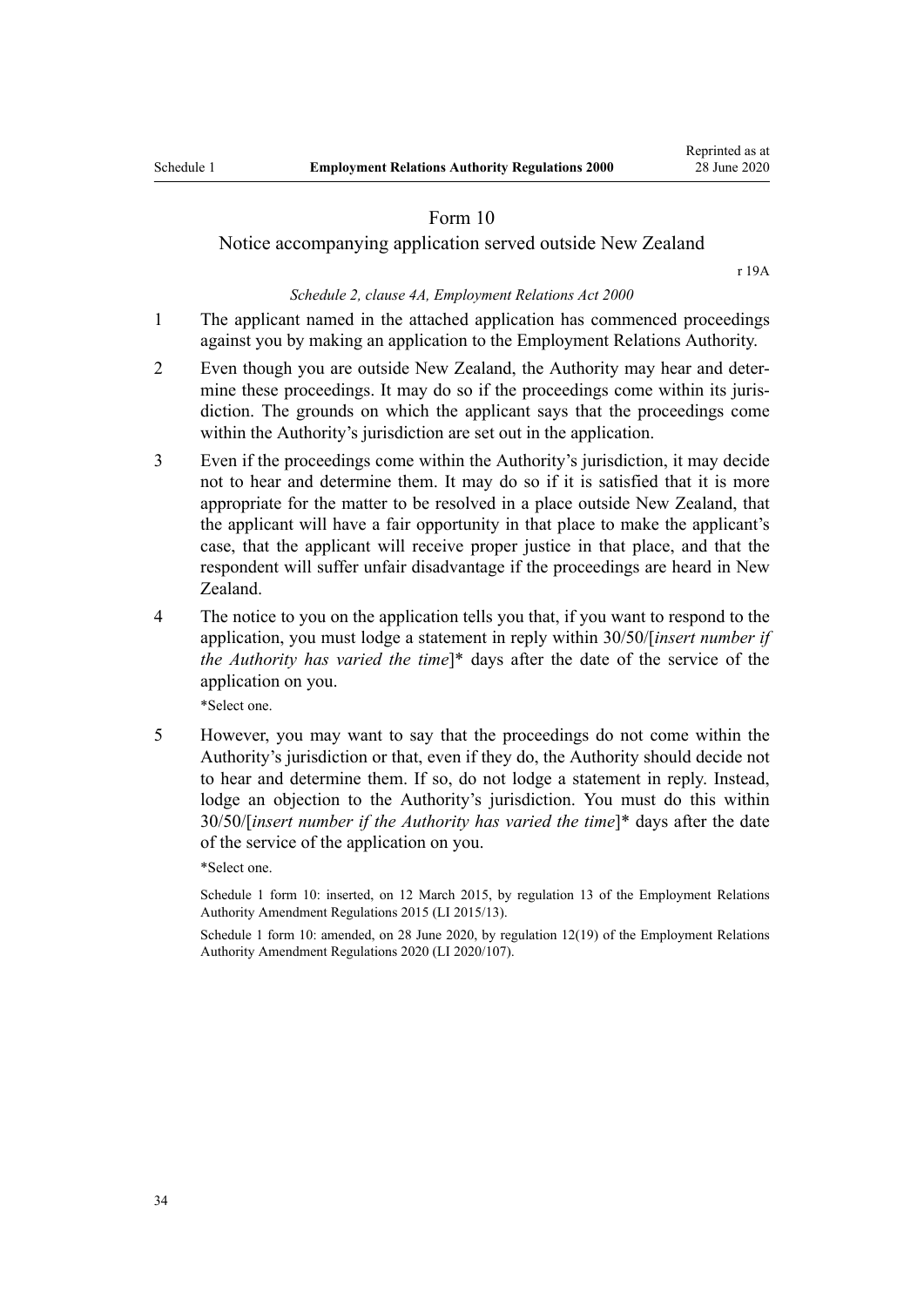# **Schedule 2 Fees**

[r 27](#page-14-0)

<span id="page-34-0"></span>

| Lodging application under regulation 5                                                       | 70  |
|----------------------------------------------------------------------------------------------|-----|
| Lodging application for investigation to be reopened                                         | 150 |
| Lodging application for removal of a matter, or part of a matter, to<br>the Employment Court | 150 |
| Investigation meeting fee, for each half day or part thereof after the<br>first day          | 150 |
|                                                                                              |     |

Schedule 2 item 1A: revoked, on 28 June 2020, by [regulation 13](http://legislation.govt.nz/pdflink.aspx?id=LMS348503) of the Employment Relations Authority Amendment Regulations 2020 (LI 2020/107).

> Martin Bell, for Clerk of the Executive Council.

Issued under the authority of the [Legislation Act 2012](http://legislation.govt.nz/pdflink.aspx?id=DLM2997643). Date of notification in *Gazette*: 21 September 2000.